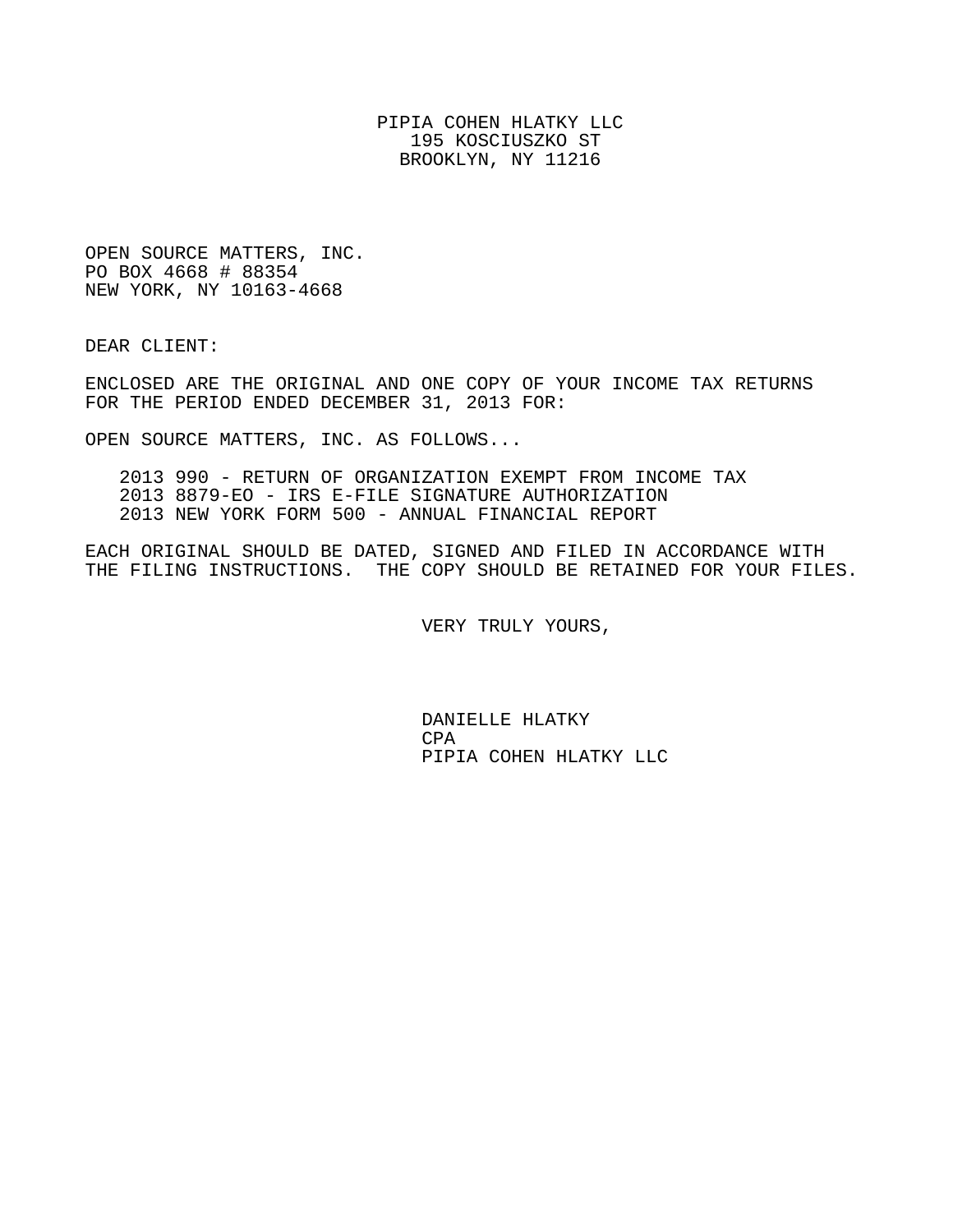#### PIPIA COHEN HLATKY LLC 195 KOSCIUSZKO ST BROOKLYN, NY 11216

#### \*\*\*\*\*\*\*\*\*\*\*\*\*\*\*\*\*\*\*\*\*\*\*\*\*

 INSTRUCTIONS FOR FILING OPEN SOURCE MATTERS, INC. FORM 8879-EO - IRS E-FILE SIGNATURE AUTHORIZATION FOR THE PERIOD ENDED DECEMBER 31, 2013

\*\*\*\*\*\*\*\*\*\*\*\*\*\*\*\*\*\*\*\*\*\*\*\*\*

SIGNATURE...

 THE ORIGINAL IRS E-FILE SIGNATURE AUTHORIZATION FORM SHOULD BE SIGNED (USE FULL NAME) AND DATED BY THE TAXPAYER. YOU MUST ALSO SELECT AND ENTER A FIVE DIGIT PERSONAL IDENTIFICATION NUMBER FOR THE TAXPAYER.

#### FILING...

RETURN YOUR SIGNED FORM 8879-EO TO:

#### PIPIA COHEN HLATKY LLC 195 KOSCIUSZKO ST BROOKLYN NY 11216

PAYMENT OF TAX... NO PAYMENT OF TAX IS REQUIRED.

FORM 8879-EO SERVES AS A REPLACEMENT FOR YOUR SIGNATURE THAT WOULD BE AFFIXED TO FORM 990 IF YOU PAPER FILED YOUR RETURN. PLEASE DO NOT SEPARATELY FILE FORM 990 WITH THE INTERNAL REVENUE SERVICE. DOING SO WILL DELAY THE PROCESSING OF YOUR RETURN.

WE MUST RECEIVE YOUR SIGNED FORM BEFORE WE CAN ELECTRONICALLY TRANSMIT YOUR RETURN WHICH IS DUE ON MAY 15, 2014. WE WOULD APPRECIATE YOUR RETURNING THIS FORM AS SOON AS POSSIBLE AS THIS WILL EXPEDITE THE PROCESSING OF YOUR RETURN. THE INTERNAL REVENUE SERVICE WILL NOTIFY US WHEN YOUR RETURN IS ACCEPTED. YOUR RETURN IS NOT CONSIDERED FILED UNTIL THE INTERNAL REVENUE SERVICE CONFIRMS THEIR ACCEPTANCE, WHICH MAY OCCUR AFTER THE DUE DATE OF YOUR RETURN.

\*\*\*\*\*\*\*\*\*\*\*\*\*\*\*\*\*\*\*\*\*\*\*\*\*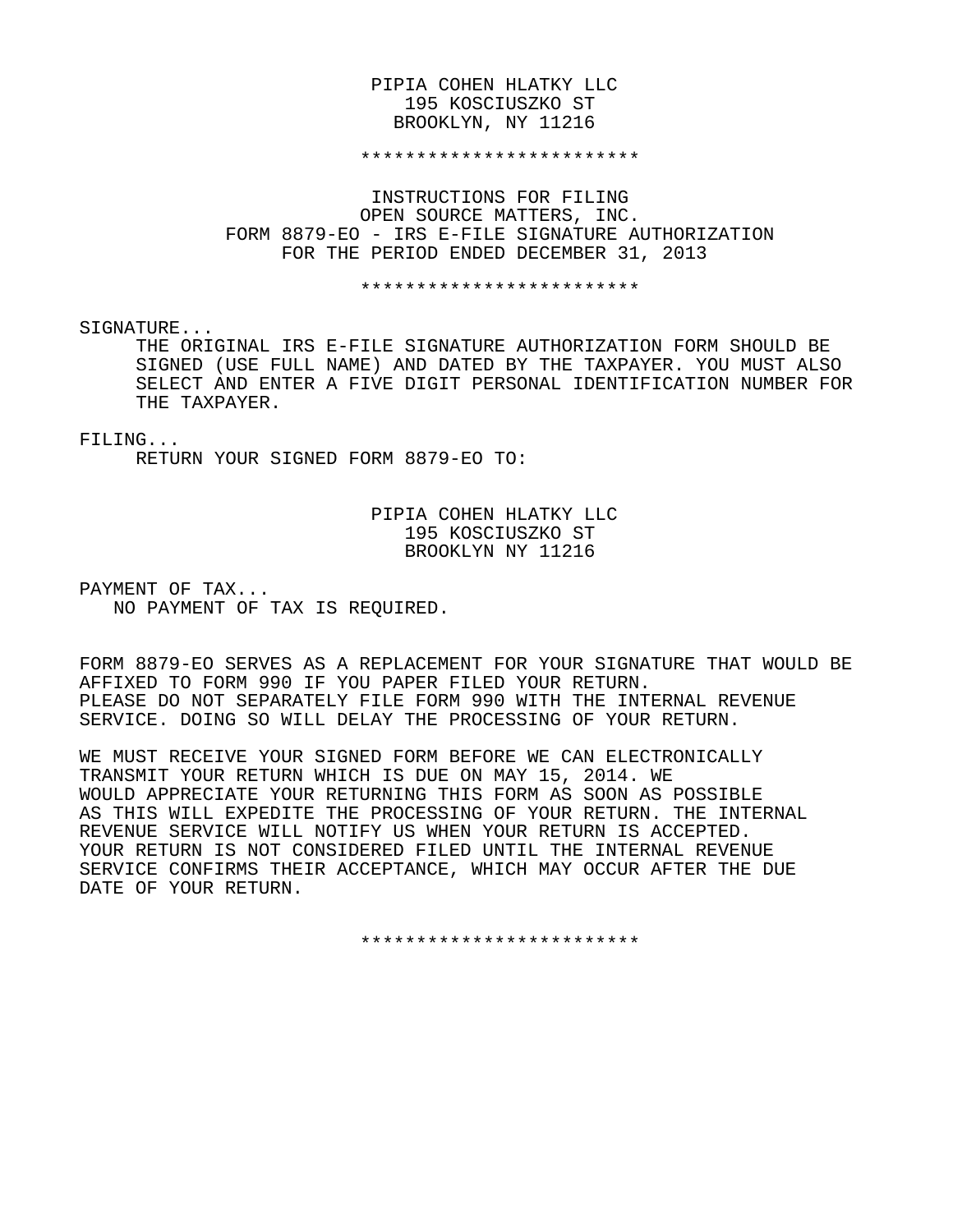| Form | 90                                                            |
|------|---------------------------------------------------------------|
|      | Department of the Treasury<br><b>Internal Revenue Service</b> |

## **Return of Organization Exempt From Income Tax**  $\frac{\text{OMB No. 1545-0047}}{2013}$

**Example 1990** Under section 501(c), 527, or 4947(a)(1) of the Internal Revenue Code (except private foundations) <u>A</u><sup>∪</sup> in D<br>Do not enter Social Security numbers on this form as it may be made public. Open to Public

 $\blacktriangleright$  Do not enter Social Security numbers on this form as it may be made public.

Information about Form 990 and its instructions is at www.irs.gov/form990.

|  | <b>Inspection</b> |  |  |
|--|-------------------|--|--|
|  |                   |  |  |

|                                |                               |                    | A For the 2013 calendar year, or tax year beginning                                                                                                                                                                            | , 2013, and ending |                                                      | , 20                                       |
|--------------------------------|-------------------------------|--------------------|--------------------------------------------------------------------------------------------------------------------------------------------------------------------------------------------------------------------------------|--------------------|------------------------------------------------------|--------------------------------------------|
|                                |                               |                    | C Name of organization                                                                                                                                                                                                         |                    | D Employer identification number                     |                                            |
|                                | <b>B</b> Check if applicable: |                    | OPEN SOURCE MATTERS, INC.                                                                                                                                                                                                      |                    | 76-0803008                                           |                                            |
|                                | Address<br>change             |                    | Doing Business As                                                                                                                                                                                                              |                    |                                                      |                                            |
|                                |                               | Name change        | Number and street (or P.O. box if mail is not delivered to street address)                                                                                                                                                     | Room/suite         | E Telephone number                                   |                                            |
|                                |                               | Initial return     | PO BOX 4668 # 88354                                                                                                                                                                                                            |                    |                                                      |                                            |
|                                | Terminated                    |                    | City or town, state or province, country, and ZIP or foreign postal code                                                                                                                                                       |                    |                                                      |                                            |
|                                | Amended                       |                    | NEW YORK, NY 10163-4668                                                                                                                                                                                                        |                    | <b>G</b> Gross receipts \$                           | 709,087.                                   |
|                                | return<br>Application         |                    | F Name and address of principal officer:<br>PAUL ORWIG                                                                                                                                                                         |                    | H(a) Is this a group return for                      | Yes<br>$X \mid$ No                         |
|                                | pending                       |                    | PO BOX 4668 #88354 NEW YORK, NY 10163-4668                                                                                                                                                                                     |                    | subordinates?<br>H(b) Are all subordinates included? | Yes<br>No                                  |
|                                |                               | Tax-exempt status: | 501(c)(3)<br>$501(c)$ (<br>$) \triangleleft$ (insert no.)<br>$4947(a)(1)$ or                                                                                                                                                   | 527                |                                                      | If "No," attach a list. (see instructions) |
|                                |                               |                    | Website: WWW.JOOMLA.ORG                                                                                                                                                                                                        |                    | $H(c)$ Group exemption number                        |                                            |
| κ                              |                               |                    | Form of organization: $X \mid$ Corporation<br>Trust<br>Association<br>Other $\blacktriangleright$                                                                                                                              |                    | L Year of formation: 2005 M State of legal domicile: | ΝY                                         |
|                                | Part I                        |                    | Summary                                                                                                                                                                                                                        |                    |                                                      |                                            |
|                                |                               |                    | Briefly describe the organization's mission or most significant activities: OPEN SOURCE WEB BASED CONTENT MANAGEMENT S                                                                                                         |                    |                                                      |                                            |
|                                | 1                             |                    |                                                                                                                                                                                                                                |                    |                                                      |                                            |
|                                |                               |                    |                                                                                                                                                                                                                                |                    |                                                      |                                            |
|                                |                               |                    |                                                                                                                                                                                                                                |                    |                                                      |                                            |
| Governance                     | 2                             |                    | Check this box $\blacktriangleright$   if the organization discontinued its operations or disposed of more than 25% of its net assets.                                                                                         |                    |                                                      |                                            |
| ఱ                              | 3                             |                    |                                                                                                                                                                                                                                |                    | 3                                                    |                                            |
|                                | 4                             |                    |                                                                                                                                                                                                                                |                    | 4                                                    |                                            |
| ctivities                      | 5                             |                    | Total number of individuals employed in calendar year 2013 (Part V, line 2a)<br>The 2a)                                                                                                                                        |                    | 5                                                    | 0                                          |
|                                | 6                             |                    |                                                                                                                                                                                                                                |                    | 6                                                    |                                            |
| ∢                              |                               |                    |                                                                                                                                                                                                                                |                    | 7a                                                   | 202,456.                                   |
|                                |                               |                    | <b>b</b> Net unrelated business taxable income from Form 990-T, line 34                                                                                                                                                        |                    | 7b                                                   | 0                                          |
|                                |                               |                    |                                                                                                                                                                                                                                |                    | <b>Prior Year</b>                                    | <b>Current Year</b>                        |
|                                | 8                             |                    |                                                                                                                                                                                                                                |                    | $\Omega$                                             | 0                                          |
|                                | 9                             |                    | Program service revenue (Part VIII, line 2g)<br>                                                                                                                                                                               |                    | 571,360.                                             | 708,400.                                   |
| Revenue                        | 10                            |                    | Investment income (Part VIII, column (A), lines 3, 4, and 7d)<br>[10] The Land 7d Land 7d Land 2, 2014, 2015                                                                                                                   |                    | 597.                                                 | 687.                                       |
|                                | 11                            |                    | Other revenue (Part VIII, column (A), lines 5, 6d, 8c, 9c, 10c, and 11e)                                                                                                                                                       |                    | 27.                                                  |                                            |
|                                | 12                            |                    | Total revenue - add lines 8 through 11 (must equal Part VIII, column (A), line 12)                                                                                                                                             |                    | 571,984.                                             | 709,087.                                   |
|                                | 13                            |                    | Grants and similar amounts paid (Part IX, column (A), lines 1-3)                                                                                                                                                               |                    | 0                                                    |                                            |
|                                | 14                            |                    | Benefits paid to or for members (Part IX, column (A), line 4)                                                                                                                                                                  |                    | $\Omega$                                             | 0                                          |
|                                | 15                            |                    | Salaries, other compensation, employee benefits (Part IX, column (A), lines 5-10)                                                                                                                                              |                    | $\Omega$                                             | 0                                          |
| Expenses                       |                               |                    | 16a Professional fundraising fees (Part IX, column (A), line 11e)<br>16a Professional fundraising fees (Part IX, column (A), line 11e)                                                                                         |                    | $\Omega$                                             | 0                                          |
|                                |                               |                    | <b>b</b> Total fundraising expenses (Part IX, column (D), line 25) $\triangleright$ ______________0                                                                                                                            |                    |                                                      |                                            |
|                                | 17                            |                    | Other expenses (Part IX, column (A), lines 11a-11d, 11f-24e) [14] [2010] [2010] [2010] [2010] [2010] [2010] [3010] [3010] [3010] [3010] [3010] [3010] [3010] [3010] [3010] [3010] [3010] [3010] [3010] [3010] [3010] [3010] [3 |                    | 359,675.                                             | 643,908.                                   |
|                                | 18                            |                    | Total expenses. Add lines 13-17 (must equal Part IX, column (A), line 25)                                                                                                                                                      |                    | 359,675.                                             | 643,908.                                   |
|                                | 19                            |                    |                                                                                                                                                                                                                                |                    | 212,309.                                             | 65,179.                                    |
|                                |                               |                    |                                                                                                                                                                                                                                |                    | <b>Beginning of Current Year</b>                     | <b>End of Year</b>                         |
|                                | 20                            |                    | Total assets (Part X, line 16)                                                                                                                                                                                                 |                    | 484,462.                                             | 545,458.                                   |
| Net Assets or<br>Fund Balances | 21                            |                    | Total liabilities (Part X, line 26) [ [ [ [ [ ] ] ] [ [ ] ] [ ] ] [ ] ] [ ] ] [ ] [ ] [ ] ] [ ] [ ] [ ] [ ] [ ] [ ] [ ] [ ] [ ] [ ] [ ] [ ] [ ] [ ] [ ] [ ] [ ] [ ] [ ] [ ] [ ] [ ] [ ] [ ] [ ] [ ] [ ] [ ] [ ] [ ] [ ] [ ] [  |                    | 40,801.                                              | 36,618.                                    |
|                                | 22                            |                    | Net assets or fund balances. Subtract line 21 from line 20                                                                                                                                                                     |                    | 443,661.                                             | 508,840.                                   |
|                                | Part II                       |                    | <b>Signature Block</b>                                                                                                                                                                                                         |                    |                                                      |                                            |
|                                |                               |                    | Under penalties of perjury, I declare that I have examined this return, including accompanying schedules and statements, and to the best of my knowledge and belief, it is                                                     |                    |                                                      |                                            |
|                                |                               |                    | true, correct, and complete. Declaration of preparer (other than officer) is based on all information of which preparer has any knowledge.                                                                                     |                    |                                                      |                                            |
|                                |                               |                    |                                                                                                                                                                                                                                |                    |                                                      |                                            |
| Sign                           |                               |                    | Signature of officer                                                                                                                                                                                                           |                    | Date                                                 |                                            |
| Here                           |                               |                    |                                                                                                                                                                                                                                |                    |                                                      |                                            |
|                                |                               |                    | Type or print name and title                                                                                                                                                                                                   |                    |                                                      |                                            |
|                                |                               |                    | Print/Type preparer's name<br>Preparer's signature                                                                                                                                                                             | Date               | $Check \mid X$<br>if                                 | <b>PTIN</b>                                |
| Paid                           |                               |                    | DANIELLE<br>HLATKY                                                                                                                                                                                                             |                    | self-employed                                        | P01403210                                  |
|                                | Preparer                      |                    | PIPIA COHEN HLATKY LLC                                                                                                                                                                                                         |                    | Firm's EIN 26-4268100                                |                                            |
|                                | Use Only                      |                    | Firm's name<br>Firm's address >195 KOSCIUSZKO ST BROOKLYN, NY 11216                                                                                                                                                            |                    |                                                      | 347-425-9397                               |
|                                |                               |                    | May the IRS discuss this return with the preparer shown above? (see instructions)                                                                                                                                              |                    | Phone no.                                            |                                            |
|                                |                               |                    |                                                                                                                                                                                                                                |                    | .                                                    | Χ<br>Yes<br>No<br>Form 990 (2013)          |
|                                |                               |                    | For Paperwork Reduction Act Notice, see the separate instructions.                                                                                                                                                             |                    |                                                      |                                            |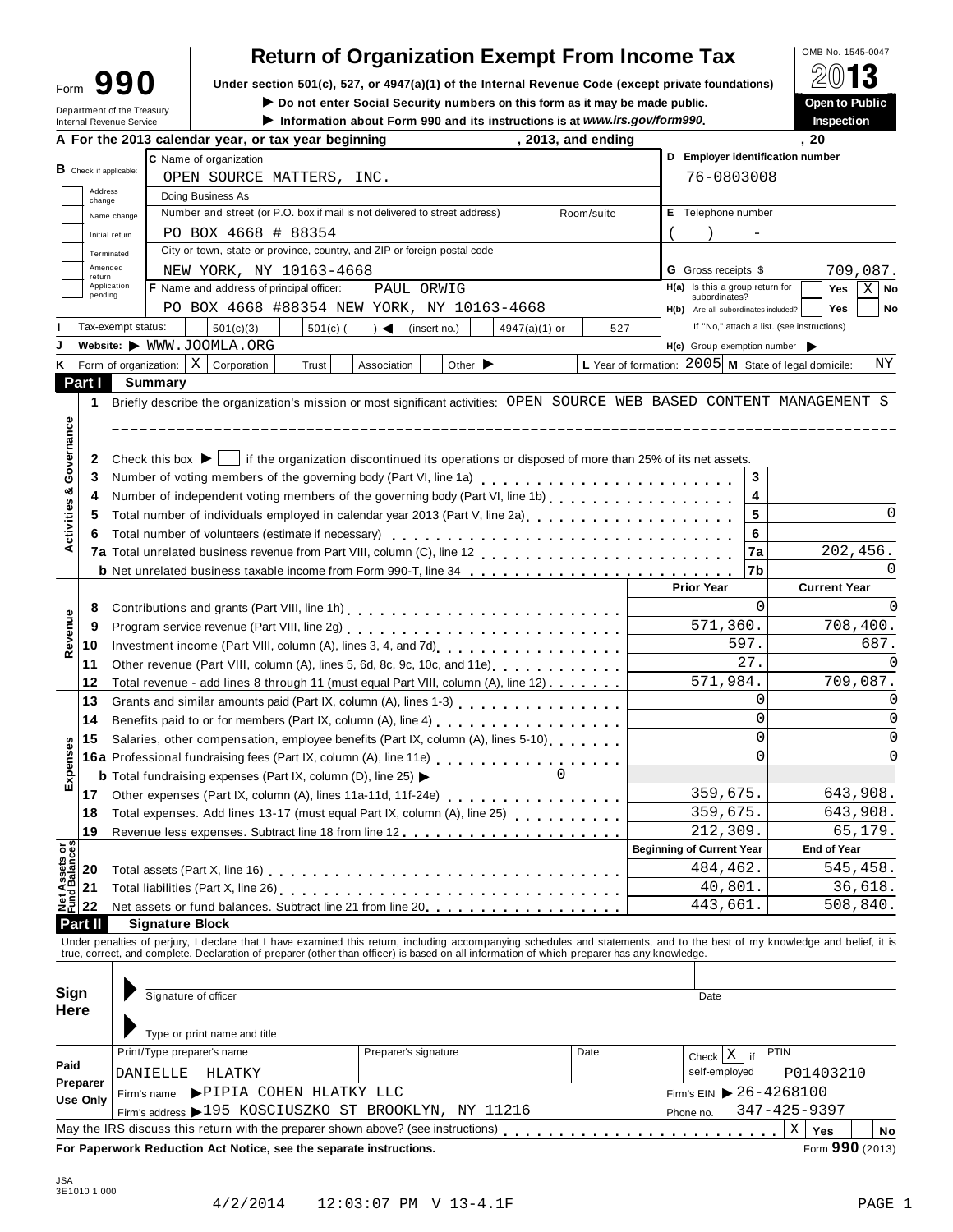|  | OPEN SOURCE MATTERS, INC. | 76-0803008 |
|--|---------------------------|------------|
|  |                           |            |

|             | Form 990 (2013)<br>Part III                                                                                                                                                                                                                                                                                                                       | Page 2                         |
|-------------|---------------------------------------------------------------------------------------------------------------------------------------------------------------------------------------------------------------------------------------------------------------------------------------------------------------------------------------------------|--------------------------------|
|             | <b>Statement of Program Service Accomplishments</b>                                                                                                                                                                                                                                                                                               |                                |
| $\mathbf 1$ | Briefly describe the organization's mission:                                                                                                                                                                                                                                                                                                      |                                |
|             | ATTACHMENT 1                                                                                                                                                                                                                                                                                                                                      |                                |
|             |                                                                                                                                                                                                                                                                                                                                                   |                                |
|             |                                                                                                                                                                                                                                                                                                                                                   |                                |
|             |                                                                                                                                                                                                                                                                                                                                                   |                                |
|             | 2 Did the organization undertake any significant program services during the year which were not listed on the<br>If "Yes," describe these new services on Schedule O.                                                                                                                                                                            | $\mid X \mid$ No<br>Yes        |
|             | 3 Did the organization cease conducting, or make significant changes in how it conducts, any program                                                                                                                                                                                                                                              | $\mid X \mid$ No<br><b>Yes</b> |
|             | If "Yes," describe these changes on Schedule O.                                                                                                                                                                                                                                                                                                   |                                |
|             | 4 Describe the organization's program service accomplishments for each of its three largest program services, as measured by<br>expenses. Section $501(c)(3)$ and $501(c)(4)$ organizations are required to report the amount of grants and allocations to others,<br>the total expenses, and revenue, if any, for each program service reported. |                                |
|             | $(1)$ (Expenses \$ $\frac{444,651}{2}$ including grants of \$<br>$(1)$ (Revenue \$ $505,944.$ )<br>4a (Code:                                                                                                                                                                                                                                      |                                |
|             | OPEN SOURCE WEB BASED CONTENT MANAGEMENT SYSTEM WHICH IS FREE AND                                                                                                                                                                                                                                                                                 |                                |
|             | AVAILABLE TO ANYONE.                                                                                                                                                                                                                                                                                                                              |                                |
|             |                                                                                                                                                                                                                                                                                                                                                   |                                |
|             |                                                                                                                                                                                                                                                                                                                                                   |                                |
|             |                                                                                                                                                                                                                                                                                                                                                   |                                |
|             |                                                                                                                                                                                                                                                                                                                                                   |                                |
|             |                                                                                                                                                                                                                                                                                                                                                   |                                |
|             |                                                                                                                                                                                                                                                                                                                                                   |                                |
|             |                                                                                                                                                                                                                                                                                                                                                   |                                |
|             |                                                                                                                                                                                                                                                                                                                                                   |                                |
|             |                                                                                                                                                                                                                                                                                                                                                   |                                |
|             | (Expenses \$ including grants of \$ ) (Revenue \$<br>4b (Code:                                                                                                                                                                                                                                                                                    |                                |
|             |                                                                                                                                                                                                                                                                                                                                                   |                                |
|             |                                                                                                                                                                                                                                                                                                                                                   |                                |
|             |                                                                                                                                                                                                                                                                                                                                                   |                                |
|             |                                                                                                                                                                                                                                                                                                                                                   |                                |
|             |                                                                                                                                                                                                                                                                                                                                                   |                                |
|             |                                                                                                                                                                                                                                                                                                                                                   |                                |
|             |                                                                                                                                                                                                                                                                                                                                                   |                                |
|             |                                                                                                                                                                                                                                                                                                                                                   |                                |
|             |                                                                                                                                                                                                                                                                                                                                                   |                                |
|             |                                                                                                                                                                                                                                                                                                                                                   |                                |
|             |                                                                                                                                                                                                                                                                                                                                                   |                                |
|             | including grants of \$ (Revenue \$)<br>4c (Code:<br>) (Expenses \$                                                                                                                                                                                                                                                                                |                                |
|             |                                                                                                                                                                                                                                                                                                                                                   |                                |
|             |                                                                                                                                                                                                                                                                                                                                                   |                                |
|             |                                                                                                                                                                                                                                                                                                                                                   |                                |
|             |                                                                                                                                                                                                                                                                                                                                                   |                                |
|             |                                                                                                                                                                                                                                                                                                                                                   |                                |
|             |                                                                                                                                                                                                                                                                                                                                                   |                                |
|             |                                                                                                                                                                                                                                                                                                                                                   |                                |
|             |                                                                                                                                                                                                                                                                                                                                                   |                                |
|             |                                                                                                                                                                                                                                                                                                                                                   |                                |
|             |                                                                                                                                                                                                                                                                                                                                                   |                                |
|             |                                                                                                                                                                                                                                                                                                                                                   |                                |
|             | 4d Other program services (Describe in Schedule O.)                                                                                                                                                                                                                                                                                               |                                |
|             | (Expenses \$<br>including grants of \$<br>) (Revenue \$                                                                                                                                                                                                                                                                                           |                                |
|             | 4e Total program service expenses ><br>444,651.                                                                                                                                                                                                                                                                                                   |                                |
| <b>JSA</b>  | 3E1020 2.000                                                                                                                                                                                                                                                                                                                                      | Form 990 (2013)                |
|             | 4/2/2014<br>12:03:07 PM V 13-4.1F                                                                                                                                                                                                                                                                                                                 | PAGE 2                         |
|             |                                                                                                                                                                                                                                                                                                                                                   |                                |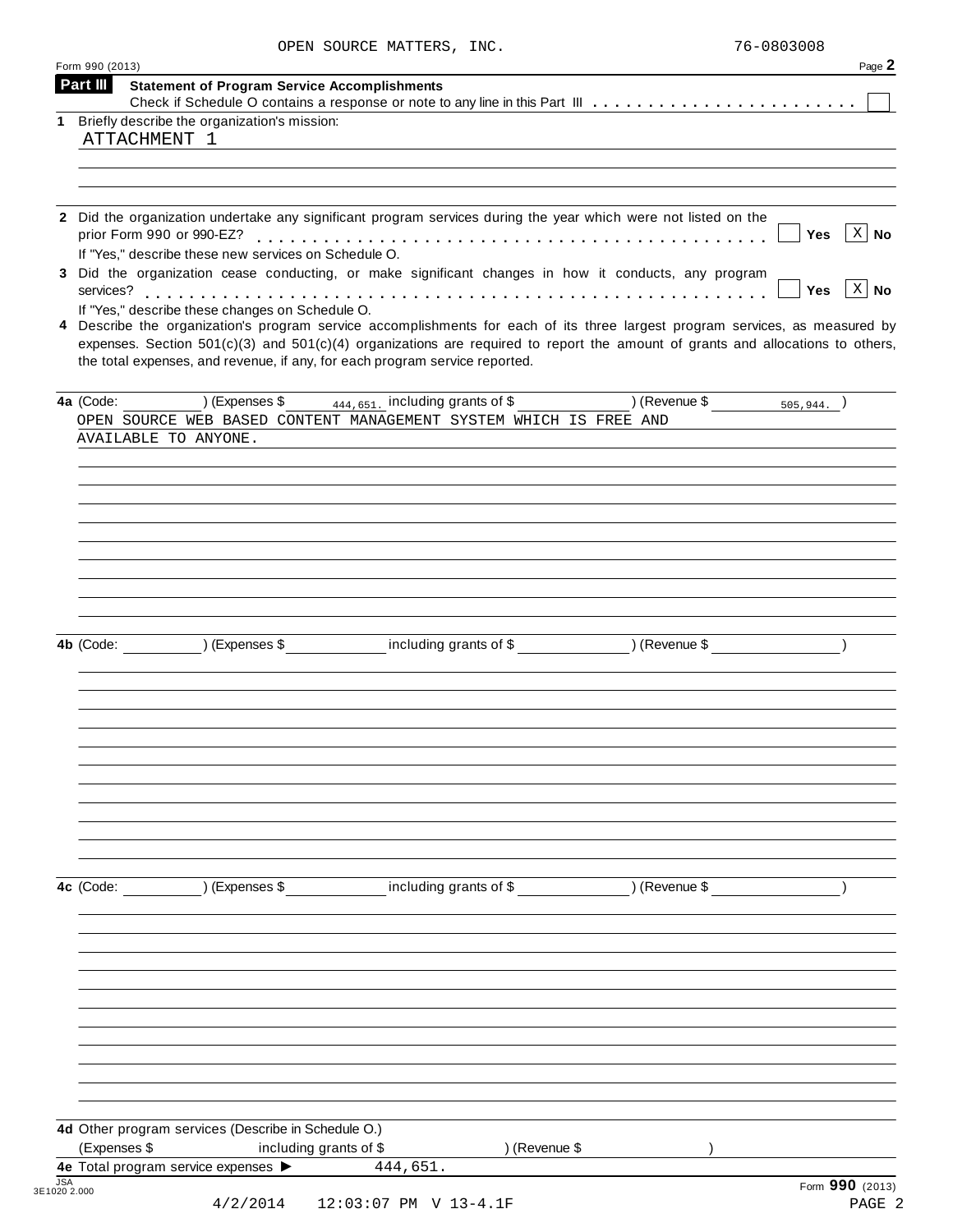|         | Form 990 (2013)                                                                                                                                                                                       |     | Page 3                  |
|---------|-------------------------------------------------------------------------------------------------------------------------------------------------------------------------------------------------------|-----|-------------------------|
| Part IV | <b>Checklist of Required Schedules</b>                                                                                                                                                                |     |                         |
|         |                                                                                                                                                                                                       | Yes | No                      |
| 1       | Is the organization described in section $501(c)(3)$ or $4947(a)(1)$ (other than a private foundation)? If "Yes,"                                                                                     |     |                         |
|         | $\mathbf{1}$                                                                                                                                                                                          |     | Χ                       |
| 2       | Is the organization required to complete Schedule B, Schedule of Contributors (see instructions)?<br>$\overline{2}$                                                                                   |     | $\overline{\mathbf{x}}$ |
| 3       | Did the organization engage in direct or indirect political campaign activities on behalf of or in opposition to                                                                                      |     |                         |
|         | 3<br>candidates for public office? If "Yes," complete Schedule C, Part I.                                                                                                                             |     | Χ                       |
| 4       | Section 501(c)(3) organizations. Did the organization engage in lobbying activities, or have a section 501(h)                                                                                         |     |                         |
|         | 4                                                                                                                                                                                                     |     |                         |
| 5       | Is the organization a section $501(c)(4)$ , $501(c)(5)$ , or $501(c)(6)$ organization that receives membership dues,                                                                                  |     |                         |
|         | assessments, or similar amounts as defined in Revenue Procedure 98-19? If "Yes," complete Schedule C,                                                                                                 |     |                         |
|         | 5                                                                                                                                                                                                     |     |                         |
| 6       | Did the organization maintain any donor advised funds or any similar funds or accounts for which donors                                                                                               |     |                         |
|         | have the right to provide advice on the distribution or investment of amounts in such funds or accounts? If                                                                                           |     |                         |
|         | 6                                                                                                                                                                                                     |     | Χ                       |
| 7       | Did the organization receive or hold a conservation easement, including easements to preserve open space,                                                                                             |     |                         |
|         | $\overline{7}$<br>the environment, historic land areas, or historic structures? If "Yes," complete Schedule D, Part II.                                                                               |     | Χ                       |
| 8       | Did the organization maintain collections of works of art, historical treasures, or other similar assets? If "Yes,"                                                                                   |     |                         |
|         | 8                                                                                                                                                                                                     |     | Χ                       |
| 9       | Did the organization report an amount in Part X, line 21, for escrow or custodial account liability; serve as a                                                                                       |     |                         |
|         | custodian for amounts not listed in Part X; or provide credit counseling, debt management, credit repair, or                                                                                          |     |                         |
|         | 9                                                                                                                                                                                                     |     | Χ                       |
| 10      | Did the organization, directly or through a related organization, hold assets in temporarily restricted                                                                                               |     |                         |
|         | endowments, permanent endowments, or quasi-endowments? If "Yes," complete Schedule D, Part V<br>10                                                                                                    |     | Χ                       |
| 11      | If the organization's answer to any of the following questions is "Yes," then complete Schedule D, Parts VI,                                                                                          |     |                         |
|         | VII, VIII, IX, or X as applicable.                                                                                                                                                                    |     |                         |
|         | a Did the organization report an amount for land, buildings, and equipment in Part X, line 10? If "Yes,"                                                                                              |     |                         |
|         | 11a                                                                                                                                                                                                   | Χ   |                         |
|         | <b>b</b> Did the organization report an amount for investments-other securities in Part X, line 12 that is 5% or more                                                                                 |     |                         |
|         | 11 <sub>b</sub>                                                                                                                                                                                       |     | Χ                       |
|         | c Did the organization report an amount for investments-program related in Part X, line 13 that is 5% or more                                                                                         |     |                         |
|         | 11c                                                                                                                                                                                                   |     | Χ                       |
|         | d Did the organization report an amount for other assets in Part X, line 15 that is 5% or more of its total assets                                                                                    |     |                         |
|         | 11d                                                                                                                                                                                                   |     | X                       |
|         | reported in Part X, line 16? If "Yes," complete Schedule D, Part IX<br>11e<br>e Did the organization report an amount for other liabilities in Part X, line 25? If "Yes," complete Schedule D, Part X |     | $\mathbf X$             |
|         |                                                                                                                                                                                                       |     |                         |
|         | f Did the organization's separate or consolidated financial statements for the tax year include a footnote that addresses                                                                             |     |                         |
|         | 11f<br>the organization's liability for uncertain tax positions under FIN 48 (ASC 740)? If "Yes," complete Schedule D, Part X.                                                                        |     | Χ                       |
|         | 12a Did the organization obtain separate, independent audited financial statements for the tax year? If "Yes,"                                                                                        |     |                         |
|         | 12a                                                                                                                                                                                                   |     | X                       |
|         | <b>b</b> Was the organization included in consolidated, independent audited financial statements for the tax year? If "Yes," and if                                                                   |     |                         |
|         | 12 <sub>b</sub><br>the organization answered "No" to line 12a, then completing Schedule D, Parts XI and XII is optional                                                                               |     | Χ<br>$\mathbf X$        |
| 13      | 13<br>Is the organization a school described in section $170(b)(1)(A)(ii)?$ If "Yes," complete Schedule $E_1, \ldots, \ldots, \ldots$                                                                 |     |                         |
|         | 14a<br>14 a Did the organization maintain an office, employees, or agents outside of the United States?.                                                                                              |     | Χ                       |
|         | <b>b</b> Did the organization have aggregate revenues or expenses of more than \$10,000 from grantmaking,                                                                                             |     |                         |
|         | fundraising, business, investment, and program service activities outside the United States, or aggregate                                                                                             |     |                         |
|         | 14 <sub>b</sub><br>foreign investments valued at \$100,000 or more? If "Yes," complete Schedule F, Parts I and IV                                                                                     |     | Χ                       |
| 15      | Did the organization report on Part IX, column (A), line 3, more than \$5,000 of grants or other assistance to or                                                                                     |     |                         |
|         | 15                                                                                                                                                                                                    |     | X                       |
| 16      | Did the organization report on Part IX, column (A), line 3, more than \$5,000 of aggregate grants or other                                                                                            |     |                         |
|         | 16<br>assistance to or for foreign individuals? If "Yes," complete Schedule F, Parts III and IV                                                                                                       |     | X                       |
| 17      | Did the organization report a total of more than \$15,000 of expenses for professional fundraising services on                                                                                        |     |                         |
|         | 17<br>Part IX, column (A), lines 6 and 11e? If "Yes," complete Schedule G, Part I (see instructions)<br>.                                                                                             |     |                         |
| 18      | Did the organization report more than \$15,000 total of fundraising event gross income and contributions on                                                                                           |     |                         |
|         | 18                                                                                                                                                                                                    |     | Χ                       |
| 19      | Did the organization report more than \$15,000 of gross income from gaming activities on Part VIII, line 9a?                                                                                          |     |                         |
|         | 19                                                                                                                                                                                                    |     | Χ                       |
|         | 20 a Did the organization operate one or more hospital facilities? If "Yes," complete Schedule H<br>20a                                                                                               |     | Χ                       |
|         | 20 <sub>b</sub><br><b>b</b> If "Yes" to line 20a, did the organization attach a copy of its audited financial statements to this return?                                                              |     |                         |

Form **990** (2013) JSA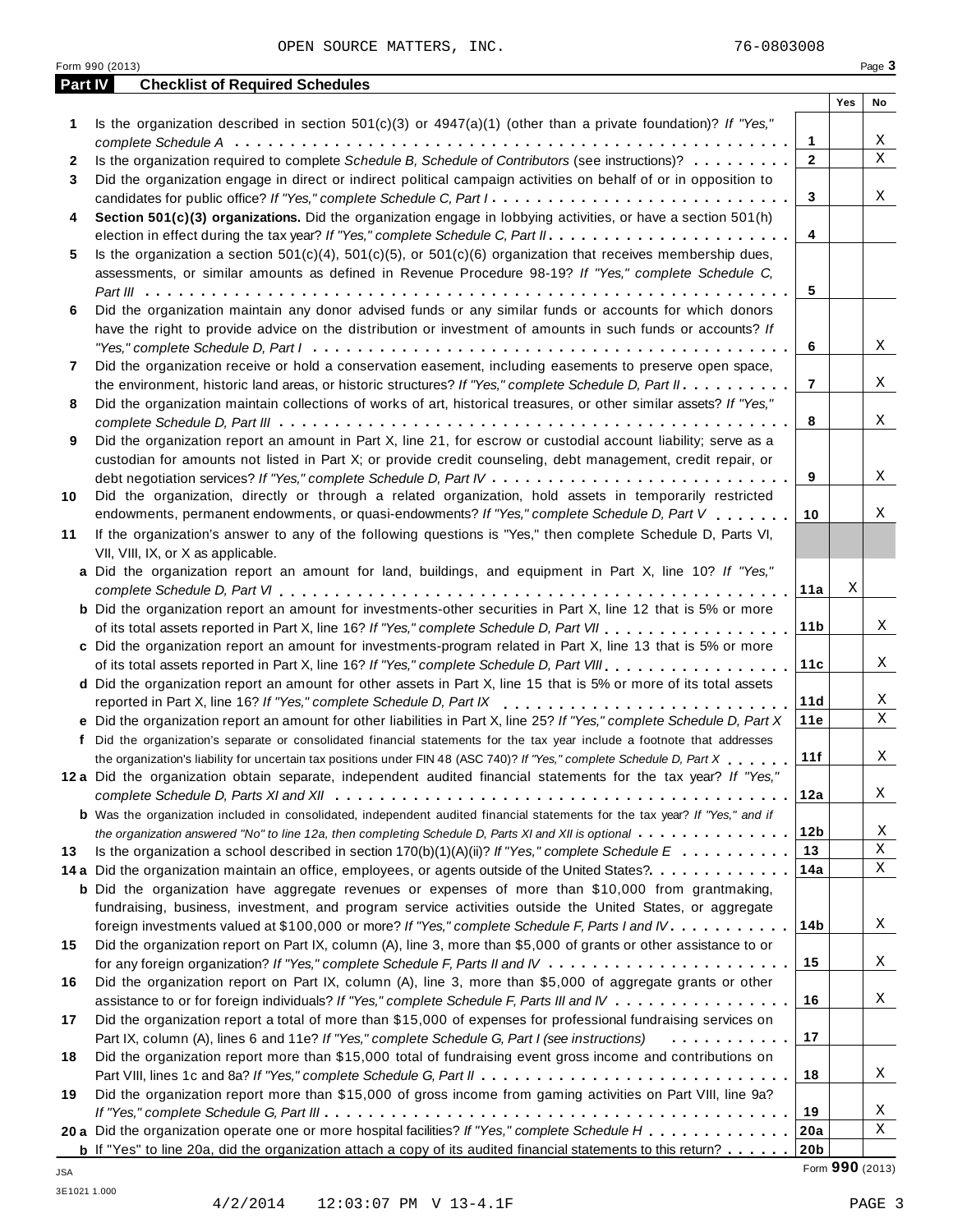|                | Form 990 (2013)                                                                                                                     |                 |     | Page 4       |
|----------------|-------------------------------------------------------------------------------------------------------------------------------------|-----------------|-----|--------------|
| <b>Part IV</b> | <b>Checklist of Required Schedules (continued)</b>                                                                                  |                 |     |              |
|                |                                                                                                                                     |                 | Yes | No           |
| 21             | Did the organization report more than \$5,000 of grants or other assistance to any domestic organization or                         | 21              |     | Χ            |
|                | government on Part IX, column (A), line 1? If "Yes," complete Schedule I, Parts I and II                                            |                 |     |              |
| 22             | Did the organization report more than \$5,000 of grants or other assistance to individuals in the United States                     |                 |     |              |
|                |                                                                                                                                     | 22              |     | Χ            |
| 23             | Did the organization answer "Yes" to Part VII, Section A, line 3, 4, or 5 about compensation of the                                 |                 |     |              |
|                | organization's current and former officers, directors, trustees, key employees, and highest compensated                             |                 |     |              |
|                |                                                                                                                                     | 23              |     | Χ            |
|                | 24 a Did the organization have a tax-exempt bond issue with an outstanding principal amount of more than                            |                 |     |              |
|                | \$100,000 as of the last day of the year, that was issued after December 31, 2002? If "Yes," answer lines 24b                       |                 |     |              |
|                | through 24d and complete Schedule K. If "No," go to line 25a                                                                        | 24a             |     | Χ            |
| b              | Did the organization invest any proceeds of tax-exempt bonds beyond a temporary period exception?                                   | 24b             |     |              |
| c              | Did the organization maintain an escrow account other than a refunding escrow at any time during the year                           |                 |     |              |
|                |                                                                                                                                     | 24c             |     |              |
| d              | Did the organization act as an "on behalf of" issuer for bonds outstanding at any time during the year?                             | 24d             |     |              |
|                | 25a Section 501(c)(3) and 501(c)(4) organizations. Did the organization engage in an excess benefit transaction                     |                 |     |              |
|                | with a disqualified person during the year? If "Yes," complete Schedule L, Part I                                                   | 25a             |     | Χ            |
| b              | Is the organization aware that it engaged in an excess benefit transaction with a disqualified person in a prior                    |                 |     |              |
|                | year, and that the transaction has not been reported on any of the organization's prior Forms 990 or 990-EZ?                        |                 |     |              |
|                |                                                                                                                                     | 25 <sub>b</sub> |     |              |
| 26             | Did the organization report any amount on Part X, line 5, 6, or 22 for receivables from or payable to any                           |                 |     |              |
|                | current or former officers, directors, trustees, key employees, highest compensated employees, or                                   |                 |     |              |
|                |                                                                                                                                     | 26              |     | Χ            |
| 27             | Did the organization provide a grant or other assistance to an officer, director, trustee, key employee,                            |                 |     |              |
|                | substantial contributor or employee thereof, a grant selection committee member, or to a 35% controlled                             |                 |     |              |
|                | entity or family member of any of these persons? If "Yes," complete Schedule L, Part III.                                           | 27              |     | Χ            |
| 28             | Was the organization a party to a business transaction with one of the following parties (see Schedule L,                           |                 |     |              |
|                | Part IV instructions for applicable filing thresholds, conditions, and exceptions):                                                 |                 |     |              |
| a              | A current or former officer, director, trustee, or key employee? If "Yes," complete Schedule L, Part IV                             | 28a             |     | Χ            |
| b              | A family member of a current or former officer, director, trustee, or key employee? If "Yes," complete                              |                 |     |              |
|                |                                                                                                                                     | 28b             |     | Χ            |
| c              | An entity of which a current or former officer, director, trustee, or key employee (or a family member thereof)                     |                 |     |              |
|                | was an officer, director, trustee, or direct or indirect owner? If "Yes," complete Schedule L, Part IV.                             | 28c             |     | Χ            |
| 29             | Did the organization receive more than \$25,000 in non-cash contributions? If "Yes," complete Schedule M                            | 29              |     | $\mathbf X$  |
| 30             | Did the organization receive contributions of art, historical treasures, or other similar assets, or qualified                      |                 |     |              |
|                |                                                                                                                                     | 30 <sub>o</sub> |     | X            |
| 31             | Did the organization liquidate, terminate, or dissolve and cease operations? If "Yes," complete Schedule N,                         |                 |     |              |
|                |                                                                                                                                     | 31              |     | X            |
| 32             | Did the organization sell, exchange, dispose of, or transfer more than 25% of its net assets? If "Yes,"                             |                 |     |              |
|                |                                                                                                                                     | 32              |     | X            |
| 33             | Did the organization own 100% of an entity disregarded as separate from the organization under Regulations                          |                 |     |              |
|                | sections 301.7701-2 and 301.7701-3? If "Yes," complete Schedule R, Part $l_1, \ldots, l_l, l_l, \ldots, l_l, l_l, \ldots, l_l, l_l$ | 33              |     | X            |
| 34             | Was the organization related to any tax-exempt or taxable entity? If "Yes," complete Schedule R, Part II, III,                      |                 |     |              |
|                |                                                                                                                                     | 34              |     | Χ            |
| 35a            |                                                                                                                                     | 35a             |     | $\mathbf{X}$ |
| b              | If "Yes" to line 35a, did the organization receive any payment from or engage in any transaction with a                             |                 |     |              |
|                | controlled entity within the meaning of section 512(b)(13)? If "Yes," complete Schedule R, Part V, line 2.,,,,                      | 35b             |     |              |
| 36             | Section 501(c)(3) organizations. Did the organization make any transfers to an exempt non-charitable                                |                 |     |              |
|                |                                                                                                                                     | 36              |     |              |
| 37             | Did the organization conduct more than 5% of its activities through an entity that is not a related organization                    |                 |     |              |
|                | and that is treated as a partnership for federal income tax purposes? If "Yes," complete Schedule R,                                |                 |     |              |
|                |                                                                                                                                     | 37              |     | Χ            |
| 38             | Did the organization complete Schedule O and provide explanations in Schedule O for Part VI, lines 11b and                          |                 |     |              |
|                |                                                                                                                                     | 38              |     | Χ            |
|                |                                                                                                                                     |                 |     |              |

Form **990** (2013)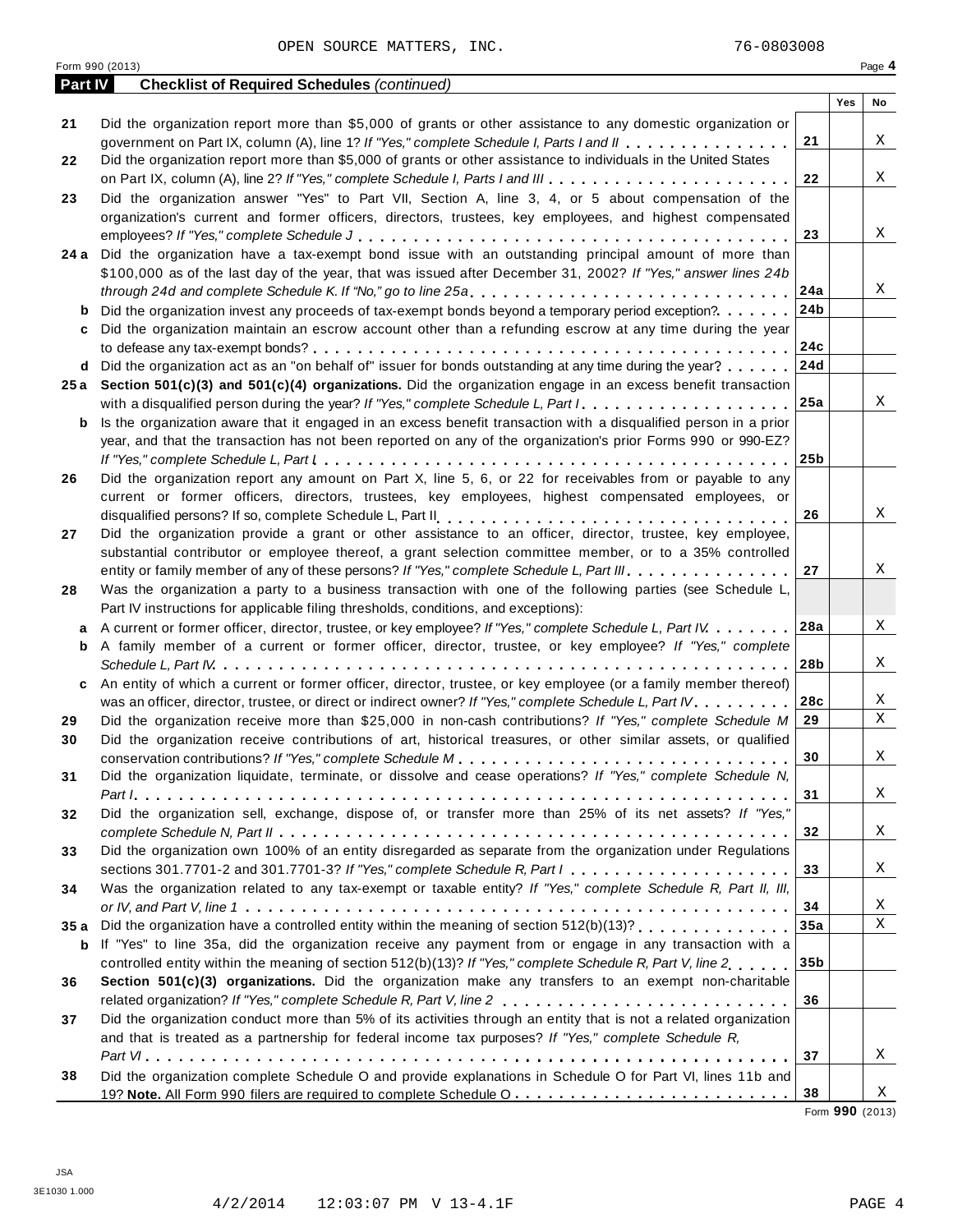Form 990 (2013) Page **5**

| <b>Part V</b> | <b>Statements Regarding Other IRS Filings and Tax Compliance</b>                                                                                                    |                        |                 |    |
|---------------|---------------------------------------------------------------------------------------------------------------------------------------------------------------------|------------------------|-----------------|----|
|               | Check if Schedule O contains a response or note to any line in this Part V                                                                                          |                        | Yes             | No |
|               | 01<br>1a Enter the number reported in Box 3 of Form 1096. Enter -0- if not applicable 1a                                                                            |                        |                 |    |
|               | $\Omega$<br><b>b</b> Enter the number of Forms W-2G included in line 1a. Enter -0- if not applicable<br>1b                                                          |                        |                 |    |
|               | c Did the organization comply with backup withholding rules for reportable payments to vendors and                                                                  |                        |                 |    |
|               |                                                                                                                                                                     | 1c                     |                 |    |
|               | 2a Enter the number of employees reported on Form W-3, Transmittal of Wage and Tax                                                                                  |                        |                 |    |
|               | 0 <br>Statements, filed for the calendar year ending with or within the year covered by this return $\vert$ 2a                                                      |                        |                 |    |
|               | <b>b</b> If at least one is reported on line 2a, did the organization file all required federal employment tax returns?                                             | 2 <sub>b</sub>         |                 |    |
|               | Note. If the sum of lines 1a and 2a is greater than 250, you may be required to e-file (see instructions)                                                           |                        |                 |    |
|               | 3a Did the organization have unrelated business gross income of \$1,000 or more during the year?                                                                    | 3a                     | Χ               |    |
|               | <b>b</b> If "Yes," has it filed a Form 990-T for this year? If "No" to line 3b, provide an explanation in Schedule O                                                | 3 <sub>b</sub>         | $\rm X$         |    |
|               | 4a At any time during the calendar year, did the organization have an interest in, or a signature or other authority                                                |                        |                 |    |
|               | over, a financial account in a foreign country (such as a bank account, securities account, or other financial                                                      |                        |                 |    |
|               |                                                                                                                                                                     | 4a                     |                 |    |
|               |                                                                                                                                                                     |                        |                 |    |
|               | See instructions for filing requirements for Form TD F 90-22.1, Report of Foreign Bank and Financial Accounts.                                                      |                        |                 |    |
|               | 5a Was the organization a party to a prohibited tax shelter transaction at any time during the tax year?                                                            | 5a<br>5b               |                 |    |
|               | <b>b</b> Did any taxable party notify the organization that it was or is a party to a prohibited tax shelter transaction?                                           | 5c                     |                 |    |
|               | 6a Does the organization have annual gross receipts that are normally greater than \$100,000, and did the                                                           |                        |                 |    |
|               |                                                                                                                                                                     | 6a                     |                 |    |
|               | <b>b</b> If "Yes," did the organization include with every solicitation an express statement that such contributions or                                             |                        |                 |    |
|               |                                                                                                                                                                     | 6b                     |                 |    |
| 7             | Organizations that may receive deductible contributions under section 170(c).                                                                                       |                        |                 |    |
|               | a Did the organization receive a payment in excess of \$75 made partly as a contribution and partly for goods                                                       |                        |                 |    |
|               |                                                                                                                                                                     | 7a                     |                 |    |
|               | <b>b</b> If "Yes," did the organization notify the donor of the value of the goods or services provided?                                                            | 7b                     |                 |    |
|               | c Did the organization sell, exchange, or otherwise dispose of tangible personal property for which it was                                                          |                        |                 |    |
|               |                                                                                                                                                                     | 7с                     |                 |    |
|               | d If "Yes," indicate the number of Forms 8282 filed during the year entitled value of the latest value of the N                                                     |                        |                 |    |
|               | e Did the organization receive any funds, directly or indirectly, to pay premiums on a personal benefit contract?                                                   | 7е                     |                 |    |
|               | Did the organization, during the year, pay premiums, directly or indirectly, on a personal benefit contract?                                                        | 7f                     |                 |    |
|               | g If the organization received a contribution of qualified intellectual property, did the organization file Form 8899 as required?                                  | 7g                     |                 |    |
|               | h If the organization received a contribution of cars, boats, airplanes, or other vehicles, did the organization file a Form 1098-C?                                | 7h                     |                 |    |
|               | Sponsoring organizations maintaining donor advised funds and section 509(a)(3) supporting                                                                           |                        |                 |    |
|               | organizations. Did the supporting organization, or a donor advised fund maintained by a sponsoring                                                                  |                        |                 |    |
|               | Sponsoring organizations maintaining donor advised funds.                                                                                                           | 8                      |                 |    |
| 9             |                                                                                                                                                                     | 9a                     |                 |    |
|               | <b>b</b> Did the organization make a distribution to a donor, donor advisor, or related person?                                                                     | 9b                     |                 |    |
| 10            | Section 501(c)(7) organizations. Enter:                                                                                                                             |                        |                 |    |
|               | 10a<br>a Initiation fees and capital contributions included on Part VIII, line 12                                                                                   |                        |                 |    |
|               | 10b<br><b>b</b> Gross receipts, included on Form 990, Part VIII, line 12, for public use of club facilities                                                         |                        |                 |    |
| 11            | Section 501(c)(12) organizations. Enter:                                                                                                                            |                        |                 |    |
|               | 11a<br>a Gross income from members or shareholders                                                                                                                  |                        |                 |    |
|               | <b>b</b> Gross income from other sources (Do not net amounts due or paid to other sources                                                                           |                        |                 |    |
|               | 11 <sub>b</sub>                                                                                                                                                     |                        |                 |    |
|               | 12a Section 4947(a)(1) non-exempt charitable trusts. Is the organization filing Form 990 in lieu of Form 1041?                                                      | 12a                    |                 |    |
|               | <b>b</b> If "Yes," enter the amount of tax-exempt interest received or accrued during the year<br>∣12b                                                              |                        |                 |    |
| 13            | Section 501(c)(29) qualified nonprofit health insurance issuers.                                                                                                    |                        |                 |    |
|               | a Is the organization licensed to issue qualified health plans in more than one state?                                                                              | 13a                    |                 |    |
|               | Note. See the instructions for additional information the organization must report on Schedule O.                                                                   |                        |                 |    |
|               | <b>b</b> Enter the amount of reserves the organization is required to maintain by the states in which                                                               |                        |                 |    |
|               | the organization is licensed to issue qualified health plans entering properties of the organization is licensed to issue qualified health plans<br>13 <sub>b</sub> |                        |                 |    |
|               | 13c                                                                                                                                                                 |                        |                 |    |
|               | 14a Did the organization receive any payments for indoor tanning services during the tax year?                                                                      | 14a<br>14 <sub>b</sub> |                 |    |
|               | <b>b</b> If "Yes," has it filed a Form 720 to report these payments? If "No," provide an explanation in Schedule O                                                  |                        | Form 990 (2013) |    |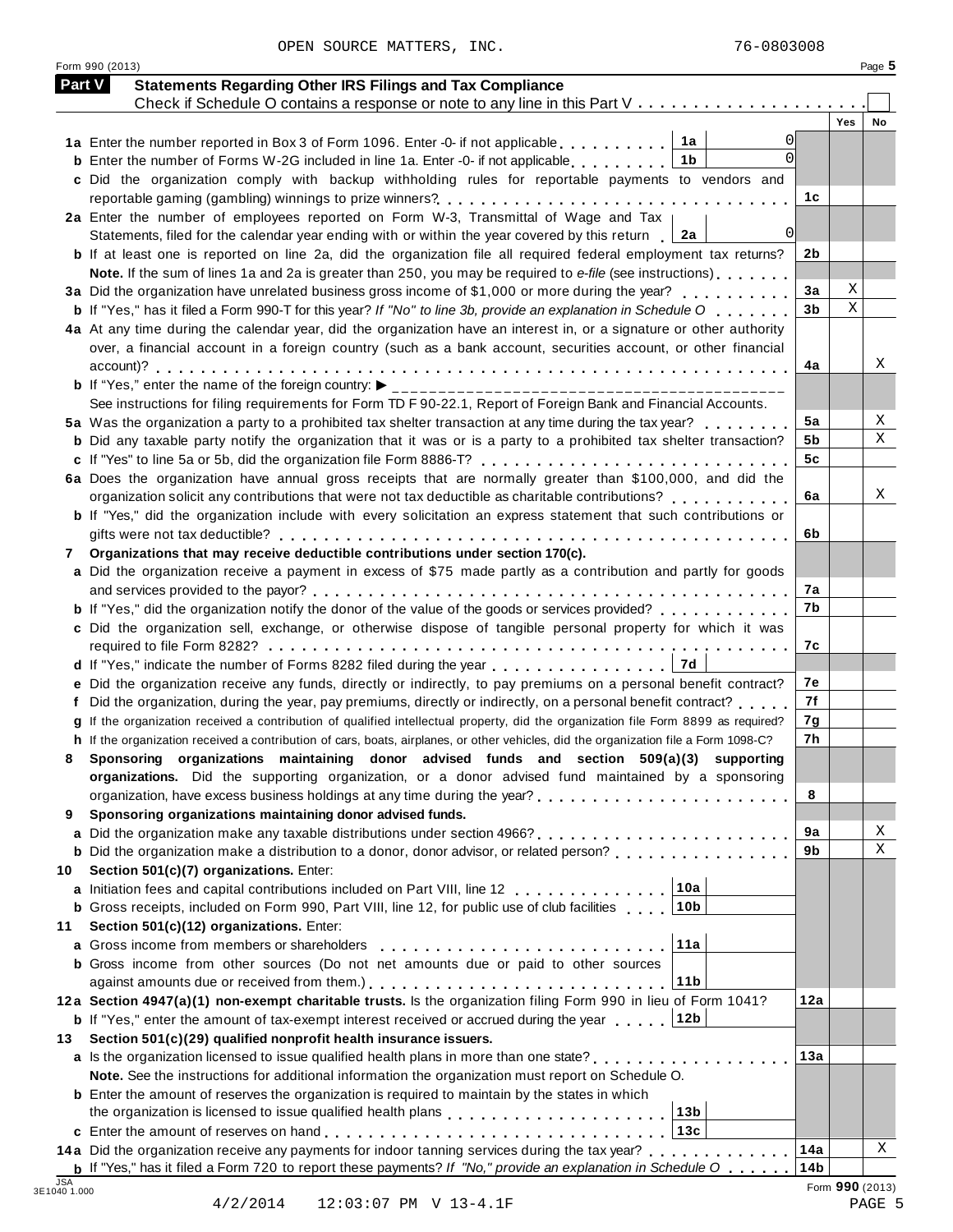|                | 76-0803008<br>OPEN SOURCE MATTERS, INC.<br>Form 990 (2013)                                                                                                                                                                                                                                                           |                 |     | Page 6       |
|----------------|----------------------------------------------------------------------------------------------------------------------------------------------------------------------------------------------------------------------------------------------------------------------------------------------------------------------|-----------------|-----|--------------|
| <b>Part VI</b> | Governance, Management, and Disclosure For each "Yes" response to lines 2 through 7b below, and for a "No"                                                                                                                                                                                                           |                 |     |              |
|                | response to line 8a, 8b, or 10b below, describe the circumstances, processes, or changes in Schedule O. See instructions.                                                                                                                                                                                            |                 |     |              |
|                |                                                                                                                                                                                                                                                                                                                      |                 |     | $\mathbf{X}$ |
|                | <b>Section A. Governing Body and Management</b>                                                                                                                                                                                                                                                                      |                 |     |              |
|                |                                                                                                                                                                                                                                                                                                                      |                 | Yes | No           |
|                | 1a<br>1a Enter the number of voting members of the governing body at the end of the tax year                                                                                                                                                                                                                         |                 |     |              |
|                | If there are material differences in voting rights among members of the governing body, or if the governing                                                                                                                                                                                                          |                 |     |              |
|                | body delegated broad authority to an executive committee or similar committee, explain in Schedule O.                                                                                                                                                                                                                |                 |     |              |
| b              | 1b<br>Enter the number of voting members included in line 1a, above, who are independent                                                                                                                                                                                                                             |                 |     |              |
| 2              | Did any officer, director, trustee, or key employee have a family relationship or a business relationship with                                                                                                                                                                                                       |                 |     |              |
|                |                                                                                                                                                                                                                                                                                                                      | 2               |     | Χ            |
| 3              | Did the organization delegate control over management duties customarily performed by or under the direct                                                                                                                                                                                                            |                 |     |              |
|                | supervision of officers, directors, or trustees, or key employees to a management company or other person?                                                                                                                                                                                                           | 3               |     | Χ<br>$\rm X$ |
| 4              | Did the organization make any significant changes to its governing documents since the prior Form 990 was filed?                                                                                                                                                                                                     | 4               |     | $\mathbf X$  |
| 5              | Did the organization become aware during the year of a significant diversion of the organization's assets?                                                                                                                                                                                                           | 5               |     | $\mathbf X$  |
| 6              |                                                                                                                                                                                                                                                                                                                      | 6               |     |              |
| 7a             | Did the organization have members, stockholders, or other persons who had the power to elect or appoint                                                                                                                                                                                                              |                 |     | Χ            |
|                |                                                                                                                                                                                                                                                                                                                      | 7a              |     |              |
| b              | Are any governance decisions of the organization reserved to (or subject to approval by) members,                                                                                                                                                                                                                    |                 |     | Χ            |
|                |                                                                                                                                                                                                                                                                                                                      | 7b              |     |              |
| 8              | Did the organization contemporaneously document the meetings held or written actions undertaken during                                                                                                                                                                                                               |                 |     |              |
|                | the year by the following:                                                                                                                                                                                                                                                                                           | 8a              |     | Χ            |
| a<br>b         |                                                                                                                                                                                                                                                                                                                      | 8b              |     | $\mathbf X$  |
| 9              | Is there any officer, director, trustee, or key employee listed in Part VII, Section A, who cannot be reached at                                                                                                                                                                                                     |                 |     |              |
|                | the organization's mailing address? If "Yes," provide the names and addresses in Schedule O                                                                                                                                                                                                                          | 9               |     | Χ            |
|                | Section B. Policies (This Section B requests information about policies not required by the Internal Revenue Code.)                                                                                                                                                                                                  |                 |     |              |
|                |                                                                                                                                                                                                                                                                                                                      |                 | Yes | No           |
|                | 10a Did the organization have local chapters, branches, or affiliates?                                                                                                                                                                                                                                               | 10a             |     | Χ            |
| b              | If "Yes," did the organization have written policies and procedures governing the activities of such chapters,                                                                                                                                                                                                       |                 |     |              |
|                | affiliates, and branches to ensure their operations are consistent with the organization's exempt purposes?                                                                                                                                                                                                          | 10 <sub>b</sub> |     |              |
|                | 11a Has the organization provided a complete copy of this Form 990 to all members of its governing body before filing the form?                                                                                                                                                                                      | 11a             |     | Χ            |
| b              | Describe in Schedule O the process, if any, used by the organization to review this Form 990.                                                                                                                                                                                                                        |                 |     |              |
| 12a            | Did the organization have a written conflict of interest policy? If "No," go to line 13                                                                                                                                                                                                                              | 12a             |     | Χ            |
| b              | Were officers, directors, or trustees, and key employees required to disclose annually interests that could give                                                                                                                                                                                                     |                 |     |              |
|                |                                                                                                                                                                                                                                                                                                                      | 12 <sub>b</sub> |     |              |
| c              | Did the organization regularly and consistently monitor and enforce compliance with the policy? If "Yes,"                                                                                                                                                                                                            |                 |     |              |
|                |                                                                                                                                                                                                                                                                                                                      | 12c             |     |              |
| 13             | Did the organization have a written whistleblower policy?                                                                                                                                                                                                                                                            | 13              |     | Χ            |
| 14             | Did the organization have a written document retention and destruction policy?                                                                                                                                                                                                                                       | 14              |     | $\mathbf X$  |
| 15             | Did the process for determining compensation of the following persons include a review and approval by                                                                                                                                                                                                               |                 |     |              |
|                | independent persons, comparability data, and contemporaneous substantiation of the deliberation and decision?                                                                                                                                                                                                        |                 |     |              |
| a              |                                                                                                                                                                                                                                                                                                                      | 15a             |     |              |
| b              |                                                                                                                                                                                                                                                                                                                      | 15 <sub>b</sub> |     |              |
|                | If "Yes" to line 15a or 15b, describe the process in Schedule O (see instructions).                                                                                                                                                                                                                                  |                 |     |              |
| 16a            | Did the organization invest in, contribute assets to, or participate in a joint venture or similar arrangement                                                                                                                                                                                                       |                 |     |              |
|                |                                                                                                                                                                                                                                                                                                                      | 16a             |     | Χ            |
| b              | If "Yes," did the organization follow a written policy or procedure requiring the organization to evaluate its                                                                                                                                                                                                       |                 |     |              |
|                | participation in joint venture arrangements under applicable federal tax law, and take steps to safeguard the                                                                                                                                                                                                        |                 |     |              |
|                | <b>Section C. Disclosure</b>                                                                                                                                                                                                                                                                                         | 16 <sub>b</sub> |     |              |
|                |                                                                                                                                                                                                                                                                                                                      |                 |     |              |
| 17             |                                                                                                                                                                                                                                                                                                                      |                 |     |              |
| 18             | Section 6104 requires an organization to make its Forms 1023 (or 1024 if applicable), 990, and 990-T (Section 501(c)(3)s only)<br>available for public inspection. Indicate how you made these available. Check all that apply.<br>Another's website<br>Own website<br>Upon request<br>Other (explain in Schedule O) |                 |     |              |
| 19             | Describe in Schedule O whether (and if so, how) the organization made its governing documents, conflict of interest policy, and<br>financial statements available to the public during the tax year.                                                                                                                 |                 |     |              |
| 20             | State the name, physical address, and telephone number of the person who possesses the books and records of the<br>Organization: >PIPIA COHEN HLATKY LLC 195 KOSCIUSZKO ST BROOKLYN, NY 11216<br>347-425-9397                                                                                                        |                 |     |              |
|                |                                                                                                                                                                                                                                                                                                                      |                 |     |              |

JSA Form **990** (2013)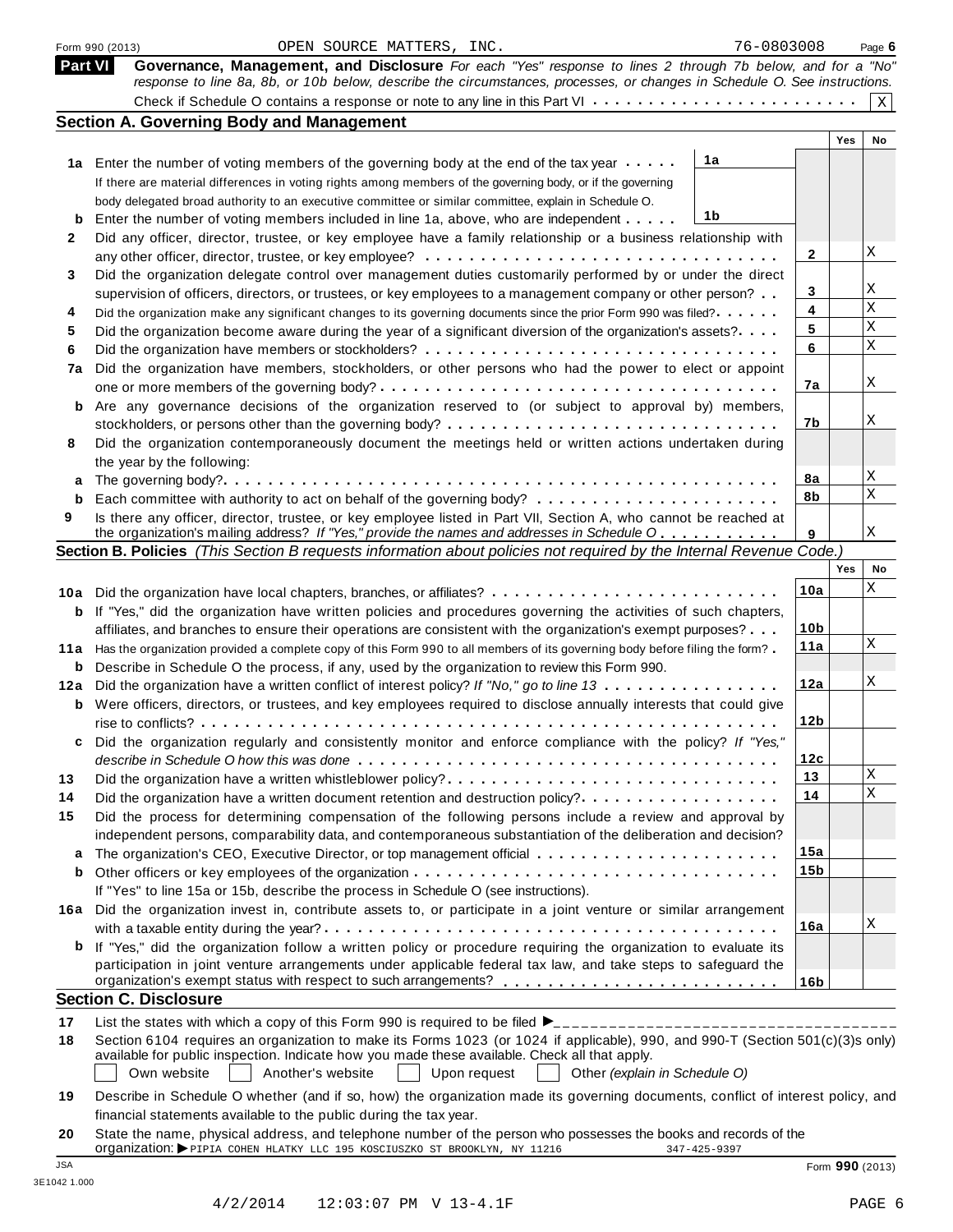| <b>Part VII</b> | Compensation of Officers, Directors, Trustees, Key Employees, Highest Compensated Employees, and<br><b>Independent Contractors</b> |
|-----------------|------------------------------------------------------------------------------------------------------------------------------------|
|                 | Check if Schedule O contains a response or note to any line in this Part VII $\dots\dots\dots\dots\dots\dots\dots\dots\dots$       |
| Section A.      | Officers, Directors, Trustees, Key Employees, and Highest Compensated Employees                                                    |

**1a** Complete this table for all persons required to be listed. Report compensation for the calendar year ending with or within the organization's tax year.

anization's lax year.<br>● List all of the organization's **current** officers, directors, trustees (whether individuals or organizations), regardless of amount of<br>nnensation Enter -0- in columns (D) (E) and (E) if no compensa compensation. Enter -0- in columns (D), (E), and (F) if no compensation was paid.

• List all of the organization's **current** key employees, if any. See instructions for definition of "key employee."<br>● List the experientials five expect highest expressed explores (other than an efficer director of

**Example in the organization's current** key employees, if any. See instructions for definition of key employee.<br>• List the organization's five **current** highest compensated employees (other than an officer, director, trust who received reportable compensation (Box 5 of Form W-2 and/or Box 7 of Form 1099-MISC) of more than \$100,000 from the

organization and any related organizations.<br>• List all of the organization's **former** officers, key employees, and highest compensated employees who received more than<br>\$1.00.000 of reportable componention from the erganiza \$100,000 of reportable compensation from the organization and any related organizations.

% List all of the organization's **former directors or trustees** that received, in the capacity as a former director or trustee of the organization, more than \$10,000 of reportable compensation from the organization and any related organizations.

List persons in the following order: individual trustees or directors; institutional trustees; officers; key employees; highest compensated employees; and former such persons.

Check this box if neither the organization nor any related organization compensated any current officer, director, or trustee. X

|                                  |                             | (C)                               |                       |         |              |                                 |        |                 |                          |                             |
|----------------------------------|-----------------------------|-----------------------------------|-----------------------|---------|--------------|---------------------------------|--------|-----------------|--------------------------|-----------------------------|
| (A)                              | (B)                         | Position                          |                       |         |              |                                 |        | (D)             | (E)                      | (F)                         |
| Name and Title                   | Average                     |                                   |                       |         |              | (do not check more than one     |        | Reportable      | Reportable               | Estimated                   |
|                                  | hours per                   |                                   |                       |         |              | box, unless person is both an   |        | compensation    | compensation from        | amount of<br>other          |
|                                  | Week (list any<br>hours for |                                   |                       |         |              | officer and a director/trustee) |        | from<br>the     | related<br>organizations | compensation                |
|                                  | related                     |                                   |                       | Officer | Key employee |                                 | Former | organization    | (W-2/1099-MISC)          | from the                    |
|                                  | organizations               |                                   |                       |         |              |                                 |        | (W-2/1099-MISC) |                          | organization<br>and related |
|                                  | below dotted                |                                   |                       |         |              |                                 |        |                 |                          | organizations               |
|                                  | line)                       | Individual trustee<br>or director | Institutional trustee |         |              |                                 |        |                 |                          |                             |
|                                  |                             |                                   |                       |         |              | Highest compensated<br>employee |        |                 |                          |                             |
|                                  |                             |                                   |                       |         |              |                                 |        |                 |                          |                             |
|                                  |                             |                                   |                       |         |              |                                 |        |                 |                          |                             |
|                                  |                             |                                   |                       |         |              |                                 |        |                 |                          |                             |
|                                  |                             |                                   |                       |         |              |                                 |        |                 |                          |                             |
|                                  |                             |                                   |                       |         |              |                                 |        |                 |                          |                             |
|                                  |                             |                                   |                       |         |              |                                 |        |                 |                          |                             |
|                                  |                             |                                   |                       |         |              |                                 |        |                 |                          |                             |
|                                  |                             |                                   |                       |         |              |                                 |        |                 |                          |                             |
|                                  |                             |                                   |                       |         |              |                                 |        |                 |                          |                             |
|                                  |                             |                                   |                       |         |              |                                 |        |                 |                          |                             |
|                                  |                             |                                   |                       |         |              |                                 |        |                 |                          |                             |
|                                  | بالمسامس                    |                                   |                       |         |              |                                 |        |                 |                          |                             |
|                                  |                             |                                   |                       |         |              |                                 |        |                 |                          |                             |
|                                  |                             |                                   |                       |         |              |                                 |        |                 |                          |                             |
|                                  |                             |                                   |                       |         |              |                                 |        |                 |                          |                             |
|                                  |                             |                                   |                       |         |              |                                 |        |                 |                          |                             |
|                                  |                             |                                   |                       |         |              |                                 |        |                 |                          |                             |
|                                  |                             |                                   |                       |         |              |                                 |        |                 |                          |                             |
|                                  |                             |                                   |                       |         |              |                                 |        |                 |                          |                             |
| (10)____________________________ |                             |                                   |                       |         |              |                                 |        |                 |                          |                             |
|                                  |                             |                                   |                       |         |              |                                 |        |                 |                          |                             |
|                                  | كالمالي كالمسابق            |                                   |                       |         |              |                                 |        |                 |                          |                             |
|                                  | كالمستمسات                  |                                   |                       |         |              |                                 |        |                 |                          |                             |
|                                  |                             |                                   |                       |         |              |                                 |        |                 |                          |                             |
|                                  |                             |                                   |                       |         |              |                                 |        |                 |                          |                             |
|                                  |                             |                                   |                       |         |              |                                 |        |                 |                          |                             |
|                                  |                             |                                   |                       |         |              |                                 |        |                 |                          |                             |
|                                  |                             |                                   |                       |         |              |                                 |        |                 |                          |                             |

3E1041 1.000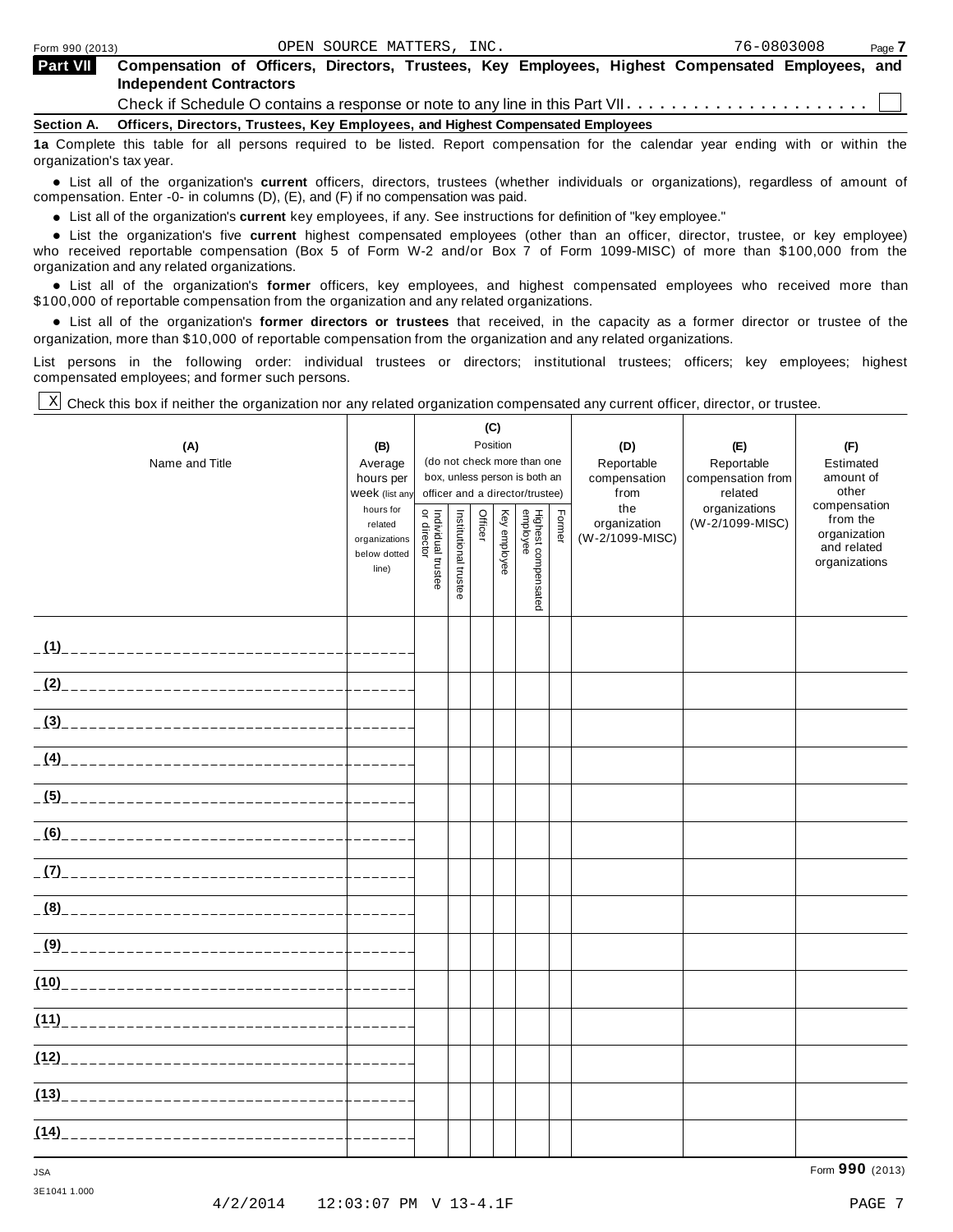|                  | Form 990 (2013)                                                                                                                                                                                                                                                                                        |                                                            |                                   |                                                                                                                    |         |              |                                 |        |                                                  |                                                                    | Page 8                                                   |
|------------------|--------------------------------------------------------------------------------------------------------------------------------------------------------------------------------------------------------------------------------------------------------------------------------------------------------|------------------------------------------------------------|-----------------------------------|--------------------------------------------------------------------------------------------------------------------|---------|--------------|---------------------------------|--------|--------------------------------------------------|--------------------------------------------------------------------|----------------------------------------------------------|
| <b>Part VII</b>  | Section A. Officers, Directors, Trustees, Key Employees, and Highest Compensated Employees (continued)                                                                                                                                                                                                 |                                                            |                                   |                                                                                                                    |         |              |                                 |        |                                                  |                                                                    |                                                          |
|                  | (A)<br>Name and title                                                                                                                                                                                                                                                                                  | (B)<br>Average<br>hours per<br>week (list any<br>hours for |                                   | (C)<br>Position<br>(do not check more than one<br>box, unless person is both an<br>officer and a director/trustee) |         |              |                                 |        | (D)<br>Reportable<br>compensation<br>from<br>the | (E)<br>Reportable<br>compensation from<br>related<br>organizations | (F)<br>Estimated<br>amount of<br>other<br>compensation   |
|                  |                                                                                                                                                                                                                                                                                                        | related<br>organizations<br>below dotted<br>line)          | Individual trustee<br>or director | Institutional trustee                                                                                              | Officer | Key employee | Highest compensated<br>employee | Former | organization<br>(W-2/1099-MISC)                  | (W-2/1099-MISC)                                                    | from the<br>organization<br>and related<br>organizations |
|                  |                                                                                                                                                                                                                                                                                                        |                                                            |                                   |                                                                                                                    |         |              |                                 |        |                                                  |                                                                    |                                                          |
|                  |                                                                                                                                                                                                                                                                                                        |                                                            |                                   |                                                                                                                    |         |              |                                 |        |                                                  |                                                                    |                                                          |
|                  |                                                                                                                                                                                                                                                                                                        |                                                            |                                   |                                                                                                                    |         |              |                                 |        |                                                  |                                                                    |                                                          |
|                  |                                                                                                                                                                                                                                                                                                        |                                                            |                                   |                                                                                                                    |         |              |                                 |        |                                                  |                                                                    |                                                          |
|                  |                                                                                                                                                                                                                                                                                                        |                                                            |                                   |                                                                                                                    |         |              |                                 |        |                                                  |                                                                    |                                                          |
|                  |                                                                                                                                                                                                                                                                                                        |                                                            |                                   |                                                                                                                    |         |              |                                 |        |                                                  |                                                                    |                                                          |
|                  |                                                                                                                                                                                                                                                                                                        |                                                            |                                   |                                                                                                                    |         |              |                                 |        |                                                  |                                                                    |                                                          |
|                  |                                                                                                                                                                                                                                                                                                        |                                                            |                                   |                                                                                                                    |         |              |                                 |        |                                                  |                                                                    |                                                          |
|                  |                                                                                                                                                                                                                                                                                                        |                                                            |                                   |                                                                                                                    |         |              |                                 |        |                                                  |                                                                    |                                                          |
|                  |                                                                                                                                                                                                                                                                                                        |                                                            |                                   |                                                                                                                    |         |              |                                 |        |                                                  |                                                                    |                                                          |
|                  |                                                                                                                                                                                                                                                                                                        |                                                            |                                   |                                                                                                                    |         |              |                                 |        |                                                  |                                                                    |                                                          |
|                  | 1b Sub-total<br>c Total from continuation sheets to Part VII, Section A<br>d Total (add lines 1b and 1c) $\ldots \ldots \ldots \ldots \ldots \ldots \ldots \ldots \ldots \ldots \ldots$                                                                                                                |                                                            |                                   |                                                                                                                    |         |              |                                 |        | 0<br>O                                           |                                                                    | 0<br>0<br>0<br>0<br>$\Omega$<br>0                        |
|                  | 2 Total number of individuals (including but not limited to those listed above) who received more than \$100,000 of<br>reportable compensation from the organization $\blacktriangleright$                                                                                                             |                                                            |                                   | 0                                                                                                                  |         |              |                                 |        |                                                  |                                                                    |                                                          |
|                  | 3 Did the organization list any former officer, director, or trustee, key employee, or highest compensated<br>employee on line 1a? If "Yes," complete Schedule J for such individual                                                                                                                   |                                                            |                                   |                                                                                                                    |         |              |                                 |        |                                                  |                                                                    | Yes  <br>No<br>Χ<br>3                                    |
|                  | 4 For any individual listed on line 1a, is the sum of reportable compensation and other compensation from the<br>organization and related organizations greater than \$150,000? If "Yes," complete Schedule J for such                                                                                 |                                                            |                                   |                                                                                                                    |         |              |                                 |        |                                                  |                                                                    | Χ<br>4                                                   |
| 5.               | Did any person listed on line 1a receive or accrue compensation from any unrelated organization or individual<br>for services rendered to the organization? If "Yes," complete Schedule J for such person                                                                                              |                                                            |                                   |                                                                                                                    |         |              |                                 |        |                                                  |                                                                    | 5<br>Χ                                                   |
| 1.               | <b>Section B. Independent Contractors</b><br>Complete this table for your five highest compensated independent contractors that received more than \$100,000 of<br>compensation from the organization. Report compensation for the calendar year ending with or within the organization's tax<br>year. |                                                            |                                   |                                                                                                                    |         |              |                                 |        |                                                  |                                                                    |                                                          |
|                  | (A)<br>Name and business address                                                                                                                                                                                                                                                                       |                                                            |                                   |                                                                                                                    |         |              |                                 |        | (B)<br>Description of services                   |                                                                    | (C)<br>Compensation                                      |
|                  |                                                                                                                                                                                                                                                                                                        |                                                            |                                   |                                                                                                                    |         |              |                                 |        |                                                  |                                                                    |                                                          |
|                  |                                                                                                                                                                                                                                                                                                        |                                                            |                                   |                                                                                                                    |         |              |                                 |        |                                                  |                                                                    |                                                          |
| $\mathbf{2}$     | Total number of independent contractors (including but not limited to those listed above) who received                                                                                                                                                                                                 |                                                            |                                   |                                                                                                                    |         |              |                                 |        |                                                  |                                                                    |                                                          |
| $\overline{10A}$ | more than \$100,000 in compensation from the organization ▶                                                                                                                                                                                                                                            |                                                            |                                   |                                                                                                                    |         |              | 0                               |        |                                                  |                                                                    |                                                          |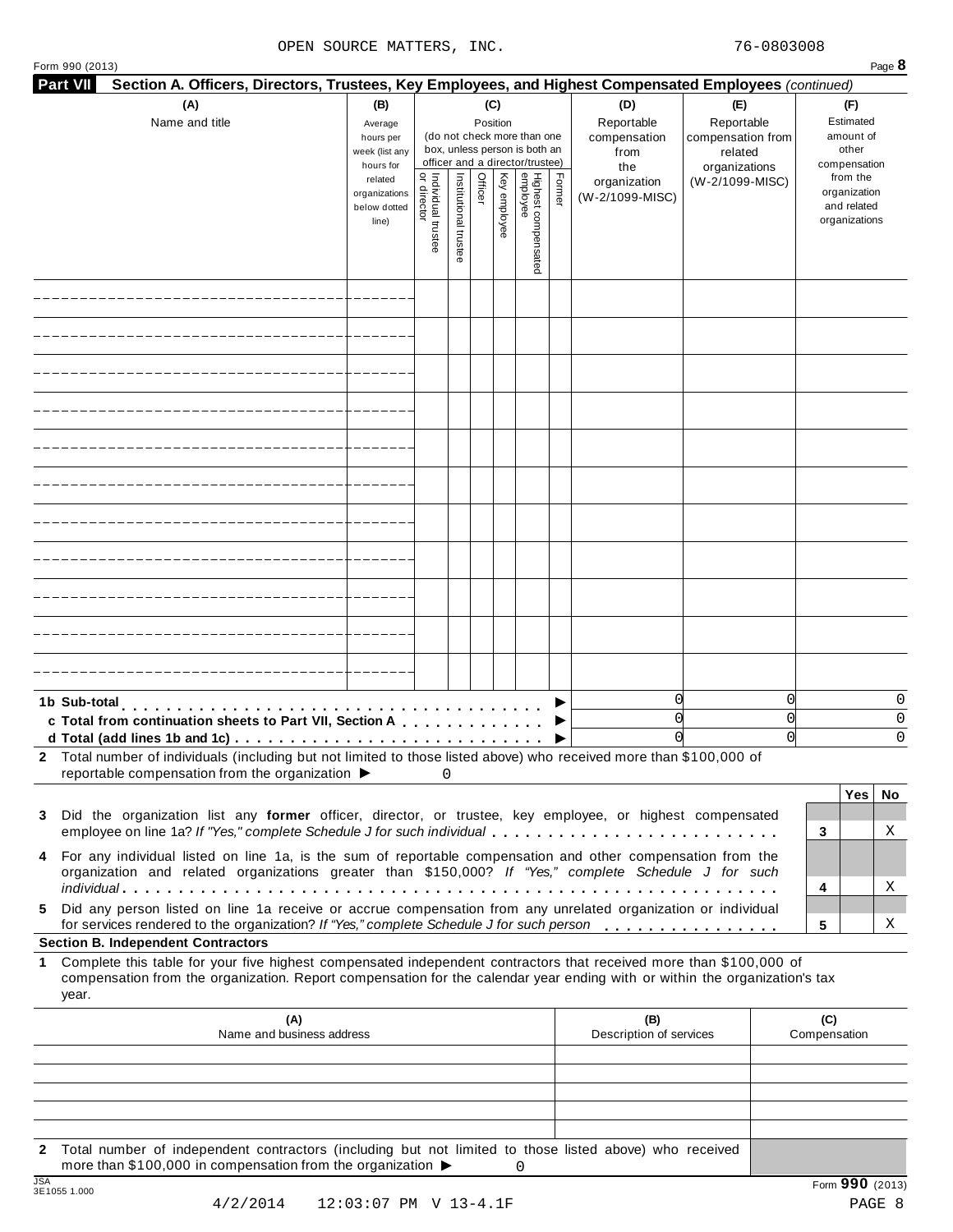|                                                                  | Part VIII                        | <b>Statement of Revenue</b>                                                                                                                                                                                                                                                                                                                                                                                                                                                                                                                                                                                 |                            |                                 |                                                    |                                         |                                                                  |
|------------------------------------------------------------------|----------------------------------|-------------------------------------------------------------------------------------------------------------------------------------------------------------------------------------------------------------------------------------------------------------------------------------------------------------------------------------------------------------------------------------------------------------------------------------------------------------------------------------------------------------------------------------------------------------------------------------------------------------|----------------------------|---------------------------------|----------------------------------------------------|-----------------------------------------|------------------------------------------------------------------|
|                                                                  |                                  |                                                                                                                                                                                                                                                                                                                                                                                                                                                                                                                                                                                                             |                            | (A)<br>Total revenue            | (B)<br>Related or<br>exempt<br>function<br>revenue | (C)<br>Unrelated<br>business<br>revenue | (D)<br>Revenue<br>excluded from tax<br>under sections<br>512-514 |
| <b>Contributions, Gifts, Grants</b><br>and Other Similar Amounts | 1a<br>b<br>c<br>d<br>е<br>f<br>g | 1a<br>Federated campaigns <b>Federated</b><br>1 b<br>Membership dues <b>All Accords</b> Membership dues<br>1c<br>Fundraising events <b>Fundraising</b><br>1 <sub>d</sub><br>Related organizations <b>and the set of the set of the set of the set of the set of the set of the set of the set of the set of the set of the set of the set of the set of the set of the set of the set of the set of the set </b><br>1е<br>Government grants (contributions)<br>All other contributions, gifts, grants,<br>1f<br>and similar amounts not included above<br>Noncash contributions included in lines 1a-1f: \$ |                            |                                 |                                                    |                                         |                                                                  |
|                                                                  | h                                |                                                                                                                                                                                                                                                                                                                                                                                                                                                                                                                                                                                                             | <b>Business Code</b>       | $\mathbf 0$                     |                                                    |                                         |                                                                  |
| Program Service Revenue                                          | 2a<br>$\mathbf b$<br>c           | PUBLISHING ROYALTIES<br>ADVERTISING INCOME<br>SPONSORSHIP                                                                                                                                                                                                                                                                                                                                                                                                                                                                                                                                                   | 511130<br>541800<br>541610 | 23,728.<br>201,769.<br>198,469. | 23,728<br>198,469.                                 | 201,769.                                |                                                                  |
|                                                                  | d                                | CONFERENCE REGISTRATION                                                                                                                                                                                                                                                                                                                                                                                                                                                                                                                                                                                     | 541610                     | 121,085.                        | 121,085.                                           |                                         |                                                                  |
|                                                                  | е                                | INDIVIDUAL DONORS                                                                                                                                                                                                                                                                                                                                                                                                                                                                                                                                                                                           | 541610                     | 1,089                           | 1,089                                              |                                         |                                                                  |
|                                                                  | f<br>g                           | All other program service revenue                                                                                                                                                                                                                                                                                                                                                                                                                                                                                                                                                                           |                            | 162,260.<br>708,400.            | 162,260.                                           |                                         |                                                                  |
|                                                                  | 3<br>4                           | Investment income (including dividends, interest, and<br>other similar amounts) ATTACHMENT 2<br>Income from investment of tax-exempt bond proceeds                                                                                                                                                                                                                                                                                                                                                                                                                                                          |                            | 687.<br>$\mathbf{0}$            |                                                    | 687.                                    |                                                                  |
|                                                                  | 5                                | Royalties <b>Example 2</b> and the set of the set of the set of the set of the set of the set of the set of the set of the set of the set of the set of the set of the set of the set of the set of the set of the set of the set o<br>(i) Real                                                                                                                                                                                                                                                                                                                                                             | (ii) Personal              | $\mathbf{0}$                    |                                                    |                                         |                                                                  |
|                                                                  | 6a<br>b<br>c                     | Gross rents <b>Container and Container</b><br>Less: rental expenses<br>Rental income or (loss)                                                                                                                                                                                                                                                                                                                                                                                                                                                                                                              |                            |                                 |                                                    |                                         |                                                                  |
|                                                                  | d<br>7а                          | Net rental income or (loss) ▶<br>(i) Securities<br>Gross amount from sales of                                                                                                                                                                                                                                                                                                                                                                                                                                                                                                                               | (ii) Other                 | $\mathbf 0$                     |                                                    |                                         |                                                                  |
|                                                                  | b                                | assets other than inventory<br>Less: cost or other basis<br>and sales expenses                                                                                                                                                                                                                                                                                                                                                                                                                                                                                                                              |                            |                                 |                                                    |                                         |                                                                  |
|                                                                  | c<br>d                           | Gain or (loss)                                                                                                                                                                                                                                                                                                                                                                                                                                                                                                                                                                                              |                            | $\mathbf 0$                     |                                                    |                                         |                                                                  |
| Other Revenue                                                    | 8а                               | Gross income from fundraising<br>events (not including \$<br>of contributions reported on line 1c).<br>See Part IV, line 18 a                                                                                                                                                                                                                                                                                                                                                                                                                                                                               |                            |                                 |                                                    |                                         |                                                                  |
|                                                                  | b                                | Less: direct expenses b                                                                                                                                                                                                                                                                                                                                                                                                                                                                                                                                                                                     |                            |                                 |                                                    |                                         |                                                                  |
|                                                                  | с                                | Net income or (loss) from fundraising events <b></b> ▶<br>9a Gross income from gaming activities.<br>See Part IV, line 19 a                                                                                                                                                                                                                                                                                                                                                                                                                                                                                 |                            | $\Omega$                        |                                                    |                                         |                                                                  |
|                                                                  | b                                | Less: direct expenses b                                                                                                                                                                                                                                                                                                                                                                                                                                                                                                                                                                                     |                            |                                 |                                                    |                                         |                                                                  |
|                                                                  | c                                | Net income or (loss) from gaming activities <u></u>                                                                                                                                                                                                                                                                                                                                                                                                                                                                                                                                                         |                            | $\Omega$                        |                                                    |                                         |                                                                  |
|                                                                  | 10a                              | Gross sales of inventory, less<br>returns and allowances a                                                                                                                                                                                                                                                                                                                                                                                                                                                                                                                                                  | <u> 1999 - Jan Jawa</u>    |                                 |                                                    |                                         |                                                                  |
|                                                                  | b                                | Net income or (loss) from sales of inventory <b>example to all example to all example to all example to all example to all example to all example to all example to all example to all example to all example to all example to</b>                                                                                                                                                                                                                                                                                                                                                                         |                            | $\Omega$                        |                                                    |                                         |                                                                  |
|                                                                  |                                  | Miscellaneous Revenue                                                                                                                                                                                                                                                                                                                                                                                                                                                                                                                                                                                       | <b>Business Code</b>       |                                 |                                                    |                                         |                                                                  |
|                                                                  | 11a                              | CURRENCY GAIN<br><u> 1989 - John Stein, Amerikaansk politiker (</u>                                                                                                                                                                                                                                                                                                                                                                                                                                                                                                                                         |                            |                                 |                                                    |                                         |                                                                  |
|                                                                  | b                                | the control of the control of the control of the control of the control of the control of                                                                                                                                                                                                                                                                                                                                                                                                                                                                                                                   |                            |                                 |                                                    |                                         |                                                                  |
|                                                                  | c<br>d                           | <u> 1989 - Johann Stein, mars an deus Amerikaansk kommunister (</u><br>All other revenue entitled and the control of the control of the control of the control of the control of the control of the control of the control of the control of the control of the control of the control of the control                                                                                                                                                                                                                                                                                                       |                            |                                 |                                                    |                                         |                                                                  |
|                                                                  | е                                |                                                                                                                                                                                                                                                                                                                                                                                                                                                                                                                                                                                                             |                            | $\mathbf{0}$                    |                                                    |                                         |                                                                  |
|                                                                  | 12                               |                                                                                                                                                                                                                                                                                                                                                                                                                                                                                                                                                                                                             |                            | 709,087.                        | 506,631.                                           | 202,456.                                |                                                                  |

3E1051 1.000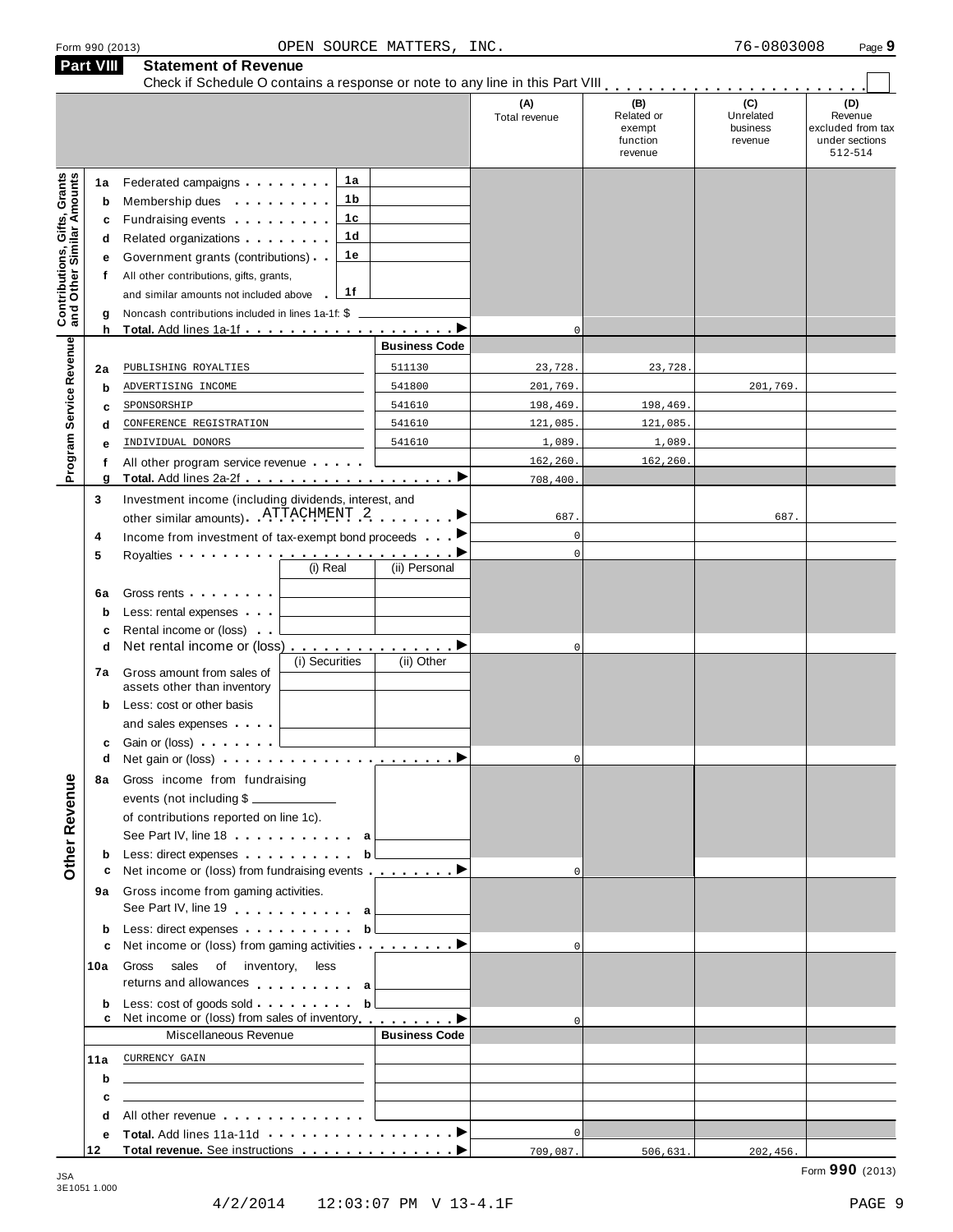|            | <b>Part IX</b> Statement of Functional Expenses                                                                            |                       |                                    |                                    |                                |
|------------|----------------------------------------------------------------------------------------------------------------------------|-----------------------|------------------------------------|------------------------------------|--------------------------------|
|            | Section 501(c)(3) and 501(c)(4) organizations must complete all columns. All other organizations must complete column (A). |                       |                                    |                                    |                                |
|            |                                                                                                                            |                       |                                    |                                    |                                |
|            | Do not include amounts reported on lines 6b, 7b,<br>8b, 9b, and 10b of Part VIII.                                          | (A)<br>Total expenses | (B)<br>Program service<br>expenses | Management and<br>general expenses | (D)<br>Fundraising<br>expenses |
|            | 1 Grants and other assistance to governments and                                                                           |                       |                                    |                                    |                                |
|            | organizations in the United States. See Part IV, line 21                                                                   | 0                     |                                    |                                    |                                |
|            | 2 Grants and other assistance to individuals in                                                                            |                       |                                    |                                    |                                |
|            | the United States. See Part IV, line 22                                                                                    | 0                     |                                    |                                    |                                |
|            | 3 Grants and other assistance to governments,                                                                              |                       |                                    |                                    |                                |
|            | organizations, and individuals outside the                                                                                 | 0                     |                                    |                                    |                                |
|            | United States. See Part IV, lines 15 and 16                                                                                | $\Omega$              |                                    |                                    |                                |
|            | 4 Benefits paid to or for members                                                                                          |                       |                                    |                                    |                                |
|            | 5 Compensation of current officers, directors,<br>trustees, and key employees                                              | 0                     |                                    |                                    |                                |
|            | 6 Compensation not included above, to disqualified                                                                         |                       |                                    |                                    |                                |
|            | persons (as defined under section 4958(f)(1)) and                                                                          |                       |                                    |                                    |                                |
|            | persons described in section 4958(c)(3)(B)                                                                                 | 0                     |                                    |                                    |                                |
|            | 7 Other salaries and wages                                                                                                 | $\Omega$              |                                    |                                    |                                |
|            | 8 Pension plan accruals and contributions (include section                                                                 |                       |                                    |                                    |                                |
|            | 401(k) and 403(b) employer contributions)                                                                                  | 0                     |                                    |                                    |                                |
|            | Other employee benefits                                                                                                    | $\Omega$              |                                    |                                    |                                |
| 10         |                                                                                                                            | $\Omega$              |                                    |                                    |                                |
| 11         | Fees for services (non-employees):                                                                                         |                       |                                    |                                    |                                |
|            | a Management                                                                                                               | 0l                    |                                    |                                    |                                |
|            |                                                                                                                            | 28,191.               |                                    | 28,191.                            |                                |
|            | <b>c</b> Accounting <b>c</b> Accounting                                                                                    | 8,000.                |                                    | 8,000.                             |                                |
|            | d Lobbying                                                                                                                 | 0                     |                                    |                                    |                                |
|            | e Professional fundraising services. See Part IV, line 17                                                                  | $\Omega$              |                                    |                                    |                                |
|            | f Investment management fees                                                                                               |                       |                                    |                                    |                                |
|            | 9 Other. (If line 11g amount exceeds 10% of line 25, column                                                                |                       |                                    |                                    |                                |
|            | (A) amount, list line 11g expenses on Schedule O.)                                                                         |                       |                                    |                                    |                                |
|            | 12 Advertising and promotion                                                                                               | 44,522.               |                                    | 44,522.                            |                                |
| 13         | Office expenses extensive and the set of the set of the set of the set of the set of the set of the set of the             | 1,540.<br>718.        |                                    | 1,540.<br>718.                     |                                |
| 14         | Information technology                                                                                                     | $\Omega$              |                                    |                                    |                                |
| 15         |                                                                                                                            | $\Omega$              |                                    |                                    |                                |
|            | 16 Occupancy                                                                                                               | 58,673.               | 58,673.                            |                                    |                                |
| 17         | Travel entering the series of the series of the series of the series of the series of the series of the series             |                       |                                    |                                    |                                |
|            | 18 Payments of travel or entertainment expenses<br>for any federal, state, or local public officials                       | O                     |                                    |                                    |                                |
|            | 19 Conferences, conventions, and meetings                                                                                  | 355,581.              | 355,581.                           |                                    |                                |
| 20         | Interest $\ldots$ , $\ldots$ , $\ldots$ , $\ldots$ , $\ldots$ , $\ldots$ , $\ldots$                                        | 0                     |                                    |                                    |                                |
| 21         | Payments to affiliates <b>Exercise 2.1 Fig. 1.1 Fig. 1.1</b>                                                               | $\Omega$              |                                    |                                    |                                |
| 22         | Depreciation, depletion, and amortization                                                                                  | $\cap$                |                                    |                                    |                                |
| 23         | Insurance ATCH 4                                                                                                           | 1,204.                | 1,204.                             |                                    |                                |
| 24         | Other expenses. Itemize expenses not covered                                                                               |                       |                                    |                                    |                                |
|            | above (List miscellaneous expenses in line 24e. If                                                                         |                       |                                    |                                    |                                |
|            | line 24e amount exceeds 10% of line 25, column                                                                             |                       |                                    |                                    |                                |
|            | (A) amount, list line 24e expenses on Schedule O.)                                                                         |                       |                                    |                                    |                                |
|            | $a$ TAXES-FED, NYS & NYC __________                                                                                        | 107,854.              |                                    | 107,854.                           |                                |
|            | $b$ BANK SERVICE CHARGES                                                                                                   | 881.                  |                                    | 881.                               |                                |
|            | $c$ HOSTING EXPENSE ______________                                                                                         | 1,155.                | 1,155.                             |                                    |                                |
|            | dPROCESSING FEES _______________                                                                                           | 6,112.                |                                    | 6,112.                             |                                |
|            | e All other expenses $\frac{1}{1}$                                                                                         | 29, 477.              | 28,038.                            | 1,439.                             |                                |
|            | 25 Total functional expenses. Add lines 1 through 24e<br>26 Joint costs. Complete this line only if the                    | 643,908.              | 444,651.                           | 199,257.                           |                                |
|            | organization reported in column (B) joint costs                                                                            |                       |                                    |                                    |                                |
|            | from a combined educational campaign and                                                                                   |                       |                                    |                                    |                                |
|            | fundraising solicitation. Check here $\blacktriangleright$<br>if.<br>following SOP 98-2 (ASC 958-720)                      | 0l                    |                                    |                                    |                                |
| <b>JSA</b> |                                                                                                                            |                       |                                    |                                    | Form 990 (2013)                |
|            | 3E1052 1.000                                                                                                               |                       |                                    |                                    |                                |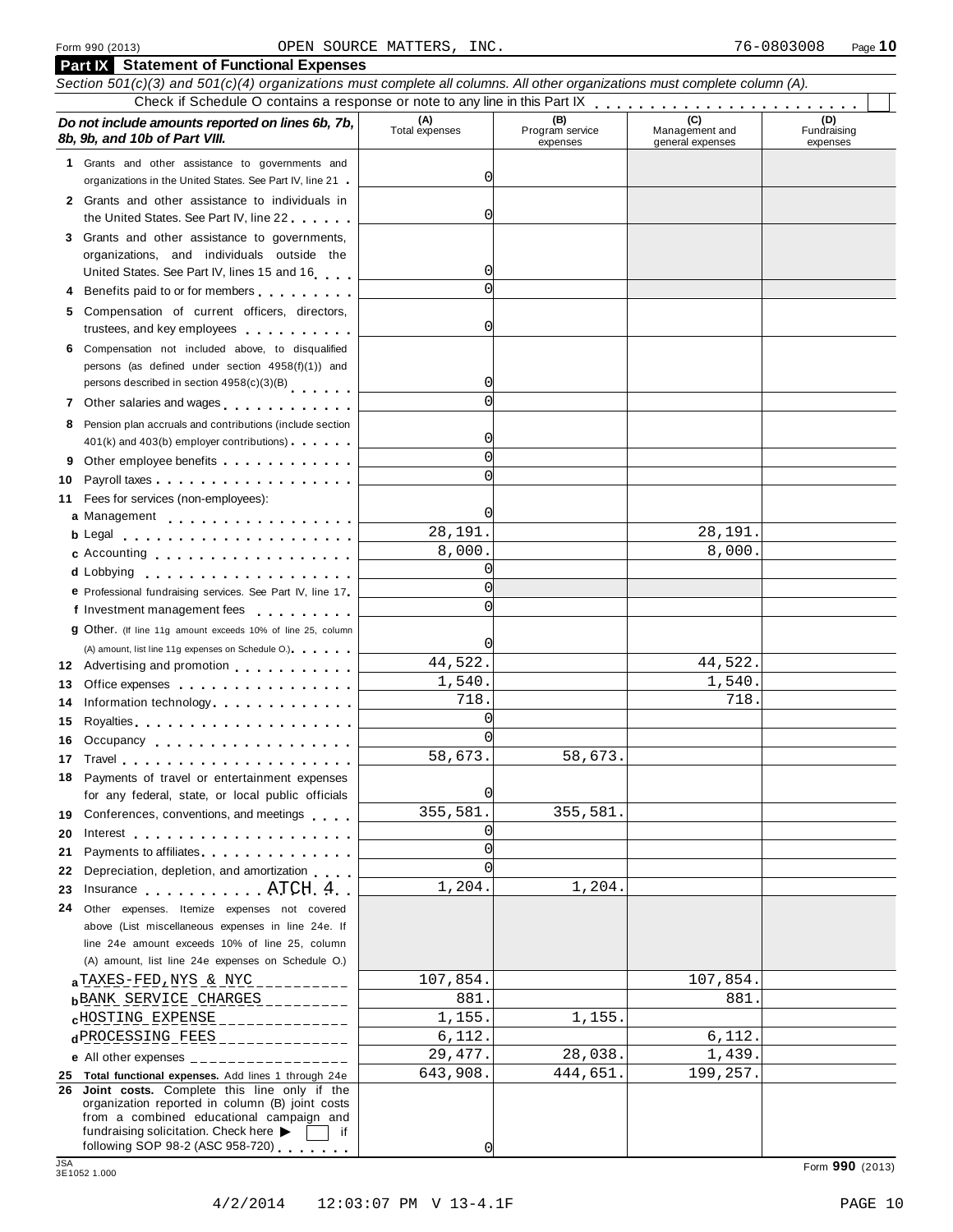| Check if Schedule O contains a response or note to any line in this Part X<br>(A)<br>(B)<br>Beginning of year<br>End of year<br>476,481.<br>$\overline{1}$<br>Cash - non-interest-bearing<br>1<br>$\Omega$<br>$\overline{2}$<br>2<br><sub>0</sub><br>$\overline{3}$<br>3<br><sub>0</sub><br>$\overline{4}$<br>4<br>Loans and other receivables from current and former officers, directors,<br>5<br>trustees, key employees, and highest compensated employees.<br>Complete Part II of Schedule L<br>0<br>5<br>Complete Part II of Schedule L<br>Loans and other receivables from other disqualified persons (as defined under section<br>6<br>4958(f)(1)), persons described in section 4958(c)(3)(B), and contributing employers<br>and sponsoring organizations of section $501(c)(9)$ voluntary employees' beneficiary<br>0<br>6<br>organizations (see instructions). Complete Part II of Schedule L<br>Assets<br>$\overline{7}$<br>7<br><sub>0</sub><br>8<br>Inventories for sale or use<br>Prepaid expenses and deferred charges<br>$\dots\dots\dots\dots\dots$ ATCH 3<br>8<br>7,795.<br>9<br>9<br>10a Land, buildings, and equipment: cost or<br>7,422.<br>other basis. Complete Part VI of Schedule D 10a<br>7,236.<br><b>b</b> Less: accumulated depreciation <b>contains the set of the set of 10b</b><br>186.10c<br>186.<br>$0 \mid 11$<br>11<br>$0 \vert 12 \vert$<br>12<br>Investments - other securities. See Part IV, line 11<br>$\overline{0}$ 13<br>13<br>Investments - program-related. See Part IV, line 11<br>$0 \mid 14$<br>14<br>Intangible assets $\ldots \ldots \ldots \ldots \ldots \ldots \ldots \ldots$<br>$0 \vert 15$<br>15<br>$484, 462.$ 16<br>545,458.<br>16<br>Total assets. Add lines 1 through 15 (must equal line 34)<br>$40,801.$ 17<br>36,618.<br>17<br>Accounts payable and accrued expenses<br>$0 \vert 18$<br>18<br>$0 \vert 19$<br>19<br>Deferred revenue enterprise and contact the contract of the contract of the Deferred results are set of the contract of the contract of the contract of the contract of the contract of the contract of the contract of the co<br>$01$ 20<br>20<br>$0\overline{21}$<br>Escrow or custodial account liability. Complete Part IV of Schedule D<br>21<br>Liabilities<br>22<br>Loans and other payables to current and former officers, directors,<br>trustees, key employees, highest compensated employees, and<br>$0\overline{22}$<br>disqualified persons. Complete Part II of Schedule L.<br>$0\vert 23$<br>Secured mortgages and notes payable to unrelated third parties<br>23<br>$0\overline{24}$<br>24<br>Unsecured notes and loans payable to unrelated third parties [1, 1, 1, 1, 1, 1]<br>Other liabilities (including federal income tax, payables to related third<br>25<br>parties, and other liabilities not included on lines 17-24). Complete Part X<br>$0\vert 25$<br>of Schedule D<br>40,801.<br>26<br>26<br>$ X $ and<br>Organizations that follow SFAS 117 (ASC 958), check here ▶<br><b>Fund Balances</b><br>complete lines 27 through 29, and lines 33 and 34.<br>Unrestricted net assets<br>443,661.<br>27<br>27<br>28<br>0l<br>28<br>29<br>0l<br>29<br>Organizations that do not follow SFAS 117 (ASC 958), check here ▶<br>and<br>ŏ<br>complete lines 30 through 34.<br>Assets<br>30<br>Capital stock or trust principal, or current funds<br>30<br>.<br>Paid-in or capital surplus, or land, building, or equipment fund<br>31<br>31<br>Retained earnings, endowment, accumulated income, or other funds<br>32<br>32<br>Net.<br>443,661<br>33<br>33<br>Total liabilities and net assets/fund balances<br>34<br>484,462.<br>34 | Part X | <b>Balance Sheet</b> |  |             |
|------------------------------------------------------------------------------------------------------------------------------------------------------------------------------------------------------------------------------------------------------------------------------------------------------------------------------------------------------------------------------------------------------------------------------------------------------------------------------------------------------------------------------------------------------------------------------------------------------------------------------------------------------------------------------------------------------------------------------------------------------------------------------------------------------------------------------------------------------------------------------------------------------------------------------------------------------------------------------------------------------------------------------------------------------------------------------------------------------------------------------------------------------------------------------------------------------------------------------------------------------------------------------------------------------------------------------------------------------------------------------------------------------------------------------------------------------------------------------------------------------------------------------------------------------------------------------------------------------------------------------------------------------------------------------------------------------------------------------------------------------------------------------------------------------------------------------------------------------------------------------------------------------------------------------------------------------------------------------------------------------------------------------------------------------------------------------------------------------------------------------------------------------------------------------------------------------------------------------------------------------------------------------------------------------------------------------------------------------------------------------------------------------------------------------------------------------------------------------------------------------------------------------------------------------------------------------------------------------------------------------------------------------------------------------------------------------------------------------------------------------------------------------------------------------------------------------------------------------------------------------------------------------------------------------------------------------------------------------------------------------------------------------------------------------------------------------------------------------------------------------------------------------------------------------------------------------------------------------------------------------------------------------------------------------------------------------------------------------------------------------------------------------------------------------------------------------------------------------------------------------------------------------------------------------------------------------------------------------------------------------------------|--------|----------------------|--|-------------|
|                                                                                                                                                                                                                                                                                                                                                                                                                                                                                                                                                                                                                                                                                                                                                                                                                                                                                                                                                                                                                                                                                                                                                                                                                                                                                                                                                                                                                                                                                                                                                                                                                                                                                                                                                                                                                                                                                                                                                                                                                                                                                                                                                                                                                                                                                                                                                                                                                                                                                                                                                                                                                                                                                                                                                                                                                                                                                                                                                                                                                                                                                                                                                                                                                                                                                                                                                                                                                                                                                                                                                                                                                                          |        |                      |  |             |
|                                                                                                                                                                                                                                                                                                                                                                                                                                                                                                                                                                                                                                                                                                                                                                                                                                                                                                                                                                                                                                                                                                                                                                                                                                                                                                                                                                                                                                                                                                                                                                                                                                                                                                                                                                                                                                                                                                                                                                                                                                                                                                                                                                                                                                                                                                                                                                                                                                                                                                                                                                                                                                                                                                                                                                                                                                                                                                                                                                                                                                                                                                                                                                                                                                                                                                                                                                                                                                                                                                                                                                                                                                          |        |                      |  |             |
|                                                                                                                                                                                                                                                                                                                                                                                                                                                                                                                                                                                                                                                                                                                                                                                                                                                                                                                                                                                                                                                                                                                                                                                                                                                                                                                                                                                                                                                                                                                                                                                                                                                                                                                                                                                                                                                                                                                                                                                                                                                                                                                                                                                                                                                                                                                                                                                                                                                                                                                                                                                                                                                                                                                                                                                                                                                                                                                                                                                                                                                                                                                                                                                                                                                                                                                                                                                                                                                                                                                                                                                                                                          |        |                      |  | 538,154.    |
|                                                                                                                                                                                                                                                                                                                                                                                                                                                                                                                                                                                                                                                                                                                                                                                                                                                                                                                                                                                                                                                                                                                                                                                                                                                                                                                                                                                                                                                                                                                                                                                                                                                                                                                                                                                                                                                                                                                                                                                                                                                                                                                                                                                                                                                                                                                                                                                                                                                                                                                                                                                                                                                                                                                                                                                                                                                                                                                                                                                                                                                                                                                                                                                                                                                                                                                                                                                                                                                                                                                                                                                                                                          |        |                      |  | 0           |
|                                                                                                                                                                                                                                                                                                                                                                                                                                                                                                                                                                                                                                                                                                                                                                                                                                                                                                                                                                                                                                                                                                                                                                                                                                                                                                                                                                                                                                                                                                                                                                                                                                                                                                                                                                                                                                                                                                                                                                                                                                                                                                                                                                                                                                                                                                                                                                                                                                                                                                                                                                                                                                                                                                                                                                                                                                                                                                                                                                                                                                                                                                                                                                                                                                                                                                                                                                                                                                                                                                                                                                                                                                          |        |                      |  | $\Omega$    |
|                                                                                                                                                                                                                                                                                                                                                                                                                                                                                                                                                                                                                                                                                                                                                                                                                                                                                                                                                                                                                                                                                                                                                                                                                                                                                                                                                                                                                                                                                                                                                                                                                                                                                                                                                                                                                                                                                                                                                                                                                                                                                                                                                                                                                                                                                                                                                                                                                                                                                                                                                                                                                                                                                                                                                                                                                                                                                                                                                                                                                                                                                                                                                                                                                                                                                                                                                                                                                                                                                                                                                                                                                                          |        |                      |  | 7,118.      |
|                                                                                                                                                                                                                                                                                                                                                                                                                                                                                                                                                                                                                                                                                                                                                                                                                                                                                                                                                                                                                                                                                                                                                                                                                                                                                                                                                                                                                                                                                                                                                                                                                                                                                                                                                                                                                                                                                                                                                                                                                                                                                                                                                                                                                                                                                                                                                                                                                                                                                                                                                                                                                                                                                                                                                                                                                                                                                                                                                                                                                                                                                                                                                                                                                                                                                                                                                                                                                                                                                                                                                                                                                                          |        |                      |  |             |
|                                                                                                                                                                                                                                                                                                                                                                                                                                                                                                                                                                                                                                                                                                                                                                                                                                                                                                                                                                                                                                                                                                                                                                                                                                                                                                                                                                                                                                                                                                                                                                                                                                                                                                                                                                                                                                                                                                                                                                                                                                                                                                                                                                                                                                                                                                                                                                                                                                                                                                                                                                                                                                                                                                                                                                                                                                                                                                                                                                                                                                                                                                                                                                                                                                                                                                                                                                                                                                                                                                                                                                                                                                          |        |                      |  |             |
|                                                                                                                                                                                                                                                                                                                                                                                                                                                                                                                                                                                                                                                                                                                                                                                                                                                                                                                                                                                                                                                                                                                                                                                                                                                                                                                                                                                                                                                                                                                                                                                                                                                                                                                                                                                                                                                                                                                                                                                                                                                                                                                                                                                                                                                                                                                                                                                                                                                                                                                                                                                                                                                                                                                                                                                                                                                                                                                                                                                                                                                                                                                                                                                                                                                                                                                                                                                                                                                                                                                                                                                                                                          |        |                      |  | 0           |
|                                                                                                                                                                                                                                                                                                                                                                                                                                                                                                                                                                                                                                                                                                                                                                                                                                                                                                                                                                                                                                                                                                                                                                                                                                                                                                                                                                                                                                                                                                                                                                                                                                                                                                                                                                                                                                                                                                                                                                                                                                                                                                                                                                                                                                                                                                                                                                                                                                                                                                                                                                                                                                                                                                                                                                                                                                                                                                                                                                                                                                                                                                                                                                                                                                                                                                                                                                                                                                                                                                                                                                                                                                          |        |                      |  | 0           |
|                                                                                                                                                                                                                                                                                                                                                                                                                                                                                                                                                                                                                                                                                                                                                                                                                                                                                                                                                                                                                                                                                                                                                                                                                                                                                                                                                                                                                                                                                                                                                                                                                                                                                                                                                                                                                                                                                                                                                                                                                                                                                                                                                                                                                                                                                                                                                                                                                                                                                                                                                                                                                                                                                                                                                                                                                                                                                                                                                                                                                                                                                                                                                                                                                                                                                                                                                                                                                                                                                                                                                                                                                                          |        |                      |  | $\Omega$    |
|                                                                                                                                                                                                                                                                                                                                                                                                                                                                                                                                                                                                                                                                                                                                                                                                                                                                                                                                                                                                                                                                                                                                                                                                                                                                                                                                                                                                                                                                                                                                                                                                                                                                                                                                                                                                                                                                                                                                                                                                                                                                                                                                                                                                                                                                                                                                                                                                                                                                                                                                                                                                                                                                                                                                                                                                                                                                                                                                                                                                                                                                                                                                                                                                                                                                                                                                                                                                                                                                                                                                                                                                                                          |        |                      |  | 0           |
|                                                                                                                                                                                                                                                                                                                                                                                                                                                                                                                                                                                                                                                                                                                                                                                                                                                                                                                                                                                                                                                                                                                                                                                                                                                                                                                                                                                                                                                                                                                                                                                                                                                                                                                                                                                                                                                                                                                                                                                                                                                                                                                                                                                                                                                                                                                                                                                                                                                                                                                                                                                                                                                                                                                                                                                                                                                                                                                                                                                                                                                                                                                                                                                                                                                                                                                                                                                                                                                                                                                                                                                                                                          |        |                      |  | $\Omega$    |
|                                                                                                                                                                                                                                                                                                                                                                                                                                                                                                                                                                                                                                                                                                                                                                                                                                                                                                                                                                                                                                                                                                                                                                                                                                                                                                                                                                                                                                                                                                                                                                                                                                                                                                                                                                                                                                                                                                                                                                                                                                                                                                                                                                                                                                                                                                                                                                                                                                                                                                                                                                                                                                                                                                                                                                                                                                                                                                                                                                                                                                                                                                                                                                                                                                                                                                                                                                                                                                                                                                                                                                                                                                          |        |                      |  |             |
|                                                                                                                                                                                                                                                                                                                                                                                                                                                                                                                                                                                                                                                                                                                                                                                                                                                                                                                                                                                                                                                                                                                                                                                                                                                                                                                                                                                                                                                                                                                                                                                                                                                                                                                                                                                                                                                                                                                                                                                                                                                                                                                                                                                                                                                                                                                                                                                                                                                                                                                                                                                                                                                                                                                                                                                                                                                                                                                                                                                                                                                                                                                                                                                                                                                                                                                                                                                                                                                                                                                                                                                                                                          |        |                      |  |             |
|                                                                                                                                                                                                                                                                                                                                                                                                                                                                                                                                                                                                                                                                                                                                                                                                                                                                                                                                                                                                                                                                                                                                                                                                                                                                                                                                                                                                                                                                                                                                                                                                                                                                                                                                                                                                                                                                                                                                                                                                                                                                                                                                                                                                                                                                                                                                                                                                                                                                                                                                                                                                                                                                                                                                                                                                                                                                                                                                                                                                                                                                                                                                                                                                                                                                                                                                                                                                                                                                                                                                                                                                                                          |        |                      |  | 0           |
|                                                                                                                                                                                                                                                                                                                                                                                                                                                                                                                                                                                                                                                                                                                                                                                                                                                                                                                                                                                                                                                                                                                                                                                                                                                                                                                                                                                                                                                                                                                                                                                                                                                                                                                                                                                                                                                                                                                                                                                                                                                                                                                                                                                                                                                                                                                                                                                                                                                                                                                                                                                                                                                                                                                                                                                                                                                                                                                                                                                                                                                                                                                                                                                                                                                                                                                                                                                                                                                                                                                                                                                                                                          |        |                      |  | $\Omega$    |
|                                                                                                                                                                                                                                                                                                                                                                                                                                                                                                                                                                                                                                                                                                                                                                                                                                                                                                                                                                                                                                                                                                                                                                                                                                                                                                                                                                                                                                                                                                                                                                                                                                                                                                                                                                                                                                                                                                                                                                                                                                                                                                                                                                                                                                                                                                                                                                                                                                                                                                                                                                                                                                                                                                                                                                                                                                                                                                                                                                                                                                                                                                                                                                                                                                                                                                                                                                                                                                                                                                                                                                                                                                          |        |                      |  | $\Omega$    |
|                                                                                                                                                                                                                                                                                                                                                                                                                                                                                                                                                                                                                                                                                                                                                                                                                                                                                                                                                                                                                                                                                                                                                                                                                                                                                                                                                                                                                                                                                                                                                                                                                                                                                                                                                                                                                                                                                                                                                                                                                                                                                                                                                                                                                                                                                                                                                                                                                                                                                                                                                                                                                                                                                                                                                                                                                                                                                                                                                                                                                                                                                                                                                                                                                                                                                                                                                                                                                                                                                                                                                                                                                                          |        |                      |  | $\mathbf 0$ |
|                                                                                                                                                                                                                                                                                                                                                                                                                                                                                                                                                                                                                                                                                                                                                                                                                                                                                                                                                                                                                                                                                                                                                                                                                                                                                                                                                                                                                                                                                                                                                                                                                                                                                                                                                                                                                                                                                                                                                                                                                                                                                                                                                                                                                                                                                                                                                                                                                                                                                                                                                                                                                                                                                                                                                                                                                                                                                                                                                                                                                                                                                                                                                                                                                                                                                                                                                                                                                                                                                                                                                                                                                                          |        |                      |  | $\Omega$    |
|                                                                                                                                                                                                                                                                                                                                                                                                                                                                                                                                                                                                                                                                                                                                                                                                                                                                                                                                                                                                                                                                                                                                                                                                                                                                                                                                                                                                                                                                                                                                                                                                                                                                                                                                                                                                                                                                                                                                                                                                                                                                                                                                                                                                                                                                                                                                                                                                                                                                                                                                                                                                                                                                                                                                                                                                                                                                                                                                                                                                                                                                                                                                                                                                                                                                                                                                                                                                                                                                                                                                                                                                                                          |        |                      |  |             |
|                                                                                                                                                                                                                                                                                                                                                                                                                                                                                                                                                                                                                                                                                                                                                                                                                                                                                                                                                                                                                                                                                                                                                                                                                                                                                                                                                                                                                                                                                                                                                                                                                                                                                                                                                                                                                                                                                                                                                                                                                                                                                                                                                                                                                                                                                                                                                                                                                                                                                                                                                                                                                                                                                                                                                                                                                                                                                                                                                                                                                                                                                                                                                                                                                                                                                                                                                                                                                                                                                                                                                                                                                                          |        |                      |  |             |
|                                                                                                                                                                                                                                                                                                                                                                                                                                                                                                                                                                                                                                                                                                                                                                                                                                                                                                                                                                                                                                                                                                                                                                                                                                                                                                                                                                                                                                                                                                                                                                                                                                                                                                                                                                                                                                                                                                                                                                                                                                                                                                                                                                                                                                                                                                                                                                                                                                                                                                                                                                                                                                                                                                                                                                                                                                                                                                                                                                                                                                                                                                                                                                                                                                                                                                                                                                                                                                                                                                                                                                                                                                          |        |                      |  | $\Omega$    |
|                                                                                                                                                                                                                                                                                                                                                                                                                                                                                                                                                                                                                                                                                                                                                                                                                                                                                                                                                                                                                                                                                                                                                                                                                                                                                                                                                                                                                                                                                                                                                                                                                                                                                                                                                                                                                                                                                                                                                                                                                                                                                                                                                                                                                                                                                                                                                                                                                                                                                                                                                                                                                                                                                                                                                                                                                                                                                                                                                                                                                                                                                                                                                                                                                                                                                                                                                                                                                                                                                                                                                                                                                                          |        |                      |  | $\Omega$    |
|                                                                                                                                                                                                                                                                                                                                                                                                                                                                                                                                                                                                                                                                                                                                                                                                                                                                                                                                                                                                                                                                                                                                                                                                                                                                                                                                                                                                                                                                                                                                                                                                                                                                                                                                                                                                                                                                                                                                                                                                                                                                                                                                                                                                                                                                                                                                                                                                                                                                                                                                                                                                                                                                                                                                                                                                                                                                                                                                                                                                                                                                                                                                                                                                                                                                                                                                                                                                                                                                                                                                                                                                                                          |        |                      |  | $\Omega$    |
|                                                                                                                                                                                                                                                                                                                                                                                                                                                                                                                                                                                                                                                                                                                                                                                                                                                                                                                                                                                                                                                                                                                                                                                                                                                                                                                                                                                                                                                                                                                                                                                                                                                                                                                                                                                                                                                                                                                                                                                                                                                                                                                                                                                                                                                                                                                                                                                                                                                                                                                                                                                                                                                                                                                                                                                                                                                                                                                                                                                                                                                                                                                                                                                                                                                                                                                                                                                                                                                                                                                                                                                                                                          |        |                      |  | $\Omega$    |
|                                                                                                                                                                                                                                                                                                                                                                                                                                                                                                                                                                                                                                                                                                                                                                                                                                                                                                                                                                                                                                                                                                                                                                                                                                                                                                                                                                                                                                                                                                                                                                                                                                                                                                                                                                                                                                                                                                                                                                                                                                                                                                                                                                                                                                                                                                                                                                                                                                                                                                                                                                                                                                                                                                                                                                                                                                                                                                                                                                                                                                                                                                                                                                                                                                                                                                                                                                                                                                                                                                                                                                                                                                          |        |                      |  |             |
|                                                                                                                                                                                                                                                                                                                                                                                                                                                                                                                                                                                                                                                                                                                                                                                                                                                                                                                                                                                                                                                                                                                                                                                                                                                                                                                                                                                                                                                                                                                                                                                                                                                                                                                                                                                                                                                                                                                                                                                                                                                                                                                                                                                                                                                                                                                                                                                                                                                                                                                                                                                                                                                                                                                                                                                                                                                                                                                                                                                                                                                                                                                                                                                                                                                                                                                                                                                                                                                                                                                                                                                                                                          |        |                      |  |             |
|                                                                                                                                                                                                                                                                                                                                                                                                                                                                                                                                                                                                                                                                                                                                                                                                                                                                                                                                                                                                                                                                                                                                                                                                                                                                                                                                                                                                                                                                                                                                                                                                                                                                                                                                                                                                                                                                                                                                                                                                                                                                                                                                                                                                                                                                                                                                                                                                                                                                                                                                                                                                                                                                                                                                                                                                                                                                                                                                                                                                                                                                                                                                                                                                                                                                                                                                                                                                                                                                                                                                                                                                                                          |        |                      |  | 0           |
|                                                                                                                                                                                                                                                                                                                                                                                                                                                                                                                                                                                                                                                                                                                                                                                                                                                                                                                                                                                                                                                                                                                                                                                                                                                                                                                                                                                                                                                                                                                                                                                                                                                                                                                                                                                                                                                                                                                                                                                                                                                                                                                                                                                                                                                                                                                                                                                                                                                                                                                                                                                                                                                                                                                                                                                                                                                                                                                                                                                                                                                                                                                                                                                                                                                                                                                                                                                                                                                                                                                                                                                                                                          |        |                      |  | $\Omega$    |
|                                                                                                                                                                                                                                                                                                                                                                                                                                                                                                                                                                                                                                                                                                                                                                                                                                                                                                                                                                                                                                                                                                                                                                                                                                                                                                                                                                                                                                                                                                                                                                                                                                                                                                                                                                                                                                                                                                                                                                                                                                                                                                                                                                                                                                                                                                                                                                                                                                                                                                                                                                                                                                                                                                                                                                                                                                                                                                                                                                                                                                                                                                                                                                                                                                                                                                                                                                                                                                                                                                                                                                                                                                          |        |                      |  | 0           |
|                                                                                                                                                                                                                                                                                                                                                                                                                                                                                                                                                                                                                                                                                                                                                                                                                                                                                                                                                                                                                                                                                                                                                                                                                                                                                                                                                                                                                                                                                                                                                                                                                                                                                                                                                                                                                                                                                                                                                                                                                                                                                                                                                                                                                                                                                                                                                                                                                                                                                                                                                                                                                                                                                                                                                                                                                                                                                                                                                                                                                                                                                                                                                                                                                                                                                                                                                                                                                                                                                                                                                                                                                                          |        |                      |  |             |
|                                                                                                                                                                                                                                                                                                                                                                                                                                                                                                                                                                                                                                                                                                                                                                                                                                                                                                                                                                                                                                                                                                                                                                                                                                                                                                                                                                                                                                                                                                                                                                                                                                                                                                                                                                                                                                                                                                                                                                                                                                                                                                                                                                                                                                                                                                                                                                                                                                                                                                                                                                                                                                                                                                                                                                                                                                                                                                                                                                                                                                                                                                                                                                                                                                                                                                                                                                                                                                                                                                                                                                                                                                          |        |                      |  |             |
|                                                                                                                                                                                                                                                                                                                                                                                                                                                                                                                                                                                                                                                                                                                                                                                                                                                                                                                                                                                                                                                                                                                                                                                                                                                                                                                                                                                                                                                                                                                                                                                                                                                                                                                                                                                                                                                                                                                                                                                                                                                                                                                                                                                                                                                                                                                                                                                                                                                                                                                                                                                                                                                                                                                                                                                                                                                                                                                                                                                                                                                                                                                                                                                                                                                                                                                                                                                                                                                                                                                                                                                                                                          |        |                      |  | 0           |
|                                                                                                                                                                                                                                                                                                                                                                                                                                                                                                                                                                                                                                                                                                                                                                                                                                                                                                                                                                                                                                                                                                                                                                                                                                                                                                                                                                                                                                                                                                                                                                                                                                                                                                                                                                                                                                                                                                                                                                                                                                                                                                                                                                                                                                                                                                                                                                                                                                                                                                                                                                                                                                                                                                                                                                                                                                                                                                                                                                                                                                                                                                                                                                                                                                                                                                                                                                                                                                                                                                                                                                                                                                          |        |                      |  | 36,618.     |
|                                                                                                                                                                                                                                                                                                                                                                                                                                                                                                                                                                                                                                                                                                                                                                                                                                                                                                                                                                                                                                                                                                                                                                                                                                                                                                                                                                                                                                                                                                                                                                                                                                                                                                                                                                                                                                                                                                                                                                                                                                                                                                                                                                                                                                                                                                                                                                                                                                                                                                                                                                                                                                                                                                                                                                                                                                                                                                                                                                                                                                                                                                                                                                                                                                                                                                                                                                                                                                                                                                                                                                                                                                          |        |                      |  |             |
|                                                                                                                                                                                                                                                                                                                                                                                                                                                                                                                                                                                                                                                                                                                                                                                                                                                                                                                                                                                                                                                                                                                                                                                                                                                                                                                                                                                                                                                                                                                                                                                                                                                                                                                                                                                                                                                                                                                                                                                                                                                                                                                                                                                                                                                                                                                                                                                                                                                                                                                                                                                                                                                                                                                                                                                                                                                                                                                                                                                                                                                                                                                                                                                                                                                                                                                                                                                                                                                                                                                                                                                                                                          |        |                      |  | 508,840.    |
|                                                                                                                                                                                                                                                                                                                                                                                                                                                                                                                                                                                                                                                                                                                                                                                                                                                                                                                                                                                                                                                                                                                                                                                                                                                                                                                                                                                                                                                                                                                                                                                                                                                                                                                                                                                                                                                                                                                                                                                                                                                                                                                                                                                                                                                                                                                                                                                                                                                                                                                                                                                                                                                                                                                                                                                                                                                                                                                                                                                                                                                                                                                                                                                                                                                                                                                                                                                                                                                                                                                                                                                                                                          |        |                      |  | $\Omega$    |
|                                                                                                                                                                                                                                                                                                                                                                                                                                                                                                                                                                                                                                                                                                                                                                                                                                                                                                                                                                                                                                                                                                                                                                                                                                                                                                                                                                                                                                                                                                                                                                                                                                                                                                                                                                                                                                                                                                                                                                                                                                                                                                                                                                                                                                                                                                                                                                                                                                                                                                                                                                                                                                                                                                                                                                                                                                                                                                                                                                                                                                                                                                                                                                                                                                                                                                                                                                                                                                                                                                                                                                                                                                          |        |                      |  | 0           |
|                                                                                                                                                                                                                                                                                                                                                                                                                                                                                                                                                                                                                                                                                                                                                                                                                                                                                                                                                                                                                                                                                                                                                                                                                                                                                                                                                                                                                                                                                                                                                                                                                                                                                                                                                                                                                                                                                                                                                                                                                                                                                                                                                                                                                                                                                                                                                                                                                                                                                                                                                                                                                                                                                                                                                                                                                                                                                                                                                                                                                                                                                                                                                                                                                                                                                                                                                                                                                                                                                                                                                                                                                                          |        |                      |  |             |
|                                                                                                                                                                                                                                                                                                                                                                                                                                                                                                                                                                                                                                                                                                                                                                                                                                                                                                                                                                                                                                                                                                                                                                                                                                                                                                                                                                                                                                                                                                                                                                                                                                                                                                                                                                                                                                                                                                                                                                                                                                                                                                                                                                                                                                                                                                                                                                                                                                                                                                                                                                                                                                                                                                                                                                                                                                                                                                                                                                                                                                                                                                                                                                                                                                                                                                                                                                                                                                                                                                                                                                                                                                          |        |                      |  |             |
|                                                                                                                                                                                                                                                                                                                                                                                                                                                                                                                                                                                                                                                                                                                                                                                                                                                                                                                                                                                                                                                                                                                                                                                                                                                                                                                                                                                                                                                                                                                                                                                                                                                                                                                                                                                                                                                                                                                                                                                                                                                                                                                                                                                                                                                                                                                                                                                                                                                                                                                                                                                                                                                                                                                                                                                                                                                                                                                                                                                                                                                                                                                                                                                                                                                                                                                                                                                                                                                                                                                                                                                                                                          |        |                      |  |             |
|                                                                                                                                                                                                                                                                                                                                                                                                                                                                                                                                                                                                                                                                                                                                                                                                                                                                                                                                                                                                                                                                                                                                                                                                                                                                                                                                                                                                                                                                                                                                                                                                                                                                                                                                                                                                                                                                                                                                                                                                                                                                                                                                                                                                                                                                                                                                                                                                                                                                                                                                                                                                                                                                                                                                                                                                                                                                                                                                                                                                                                                                                                                                                                                                                                                                                                                                                                                                                                                                                                                                                                                                                                          |        |                      |  |             |
|                                                                                                                                                                                                                                                                                                                                                                                                                                                                                                                                                                                                                                                                                                                                                                                                                                                                                                                                                                                                                                                                                                                                                                                                                                                                                                                                                                                                                                                                                                                                                                                                                                                                                                                                                                                                                                                                                                                                                                                                                                                                                                                                                                                                                                                                                                                                                                                                                                                                                                                                                                                                                                                                                                                                                                                                                                                                                                                                                                                                                                                                                                                                                                                                                                                                                                                                                                                                                                                                                                                                                                                                                                          |        |                      |  | 508,840.    |
|                                                                                                                                                                                                                                                                                                                                                                                                                                                                                                                                                                                                                                                                                                                                                                                                                                                                                                                                                                                                                                                                                                                                                                                                                                                                                                                                                                                                                                                                                                                                                                                                                                                                                                                                                                                                                                                                                                                                                                                                                                                                                                                                                                                                                                                                                                                                                                                                                                                                                                                                                                                                                                                                                                                                                                                                                                                                                                                                                                                                                                                                                                                                                                                                                                                                                                                                                                                                                                                                                                                                                                                                                                          |        |                      |  | 545,458.    |

Form **990** (2013)

Form 990 (2013)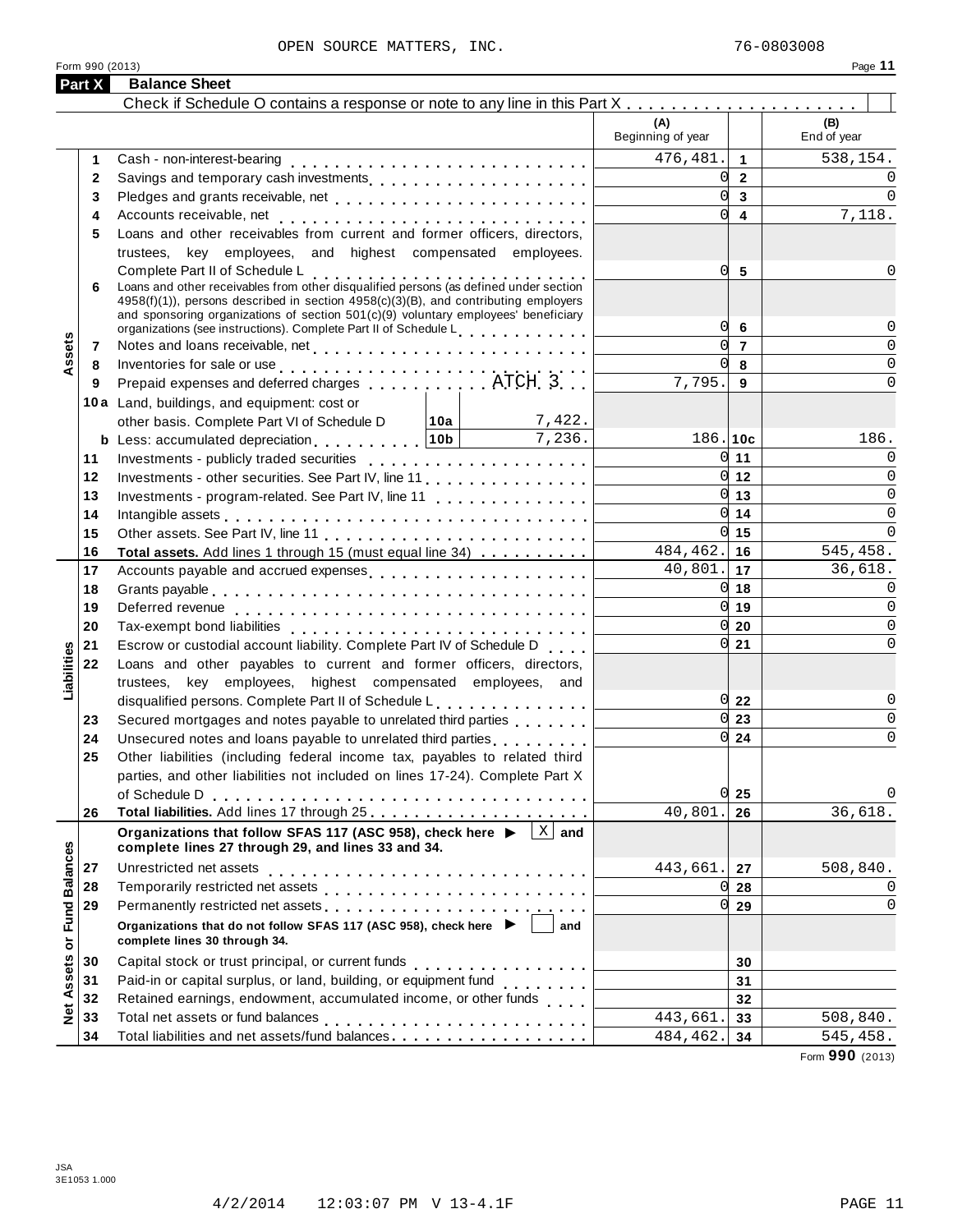|                | Form 990 (2013)                                                                                                                                                                                                                                                                                                                                                   |                         |                |                  | Page 12     |
|----------------|-------------------------------------------------------------------------------------------------------------------------------------------------------------------------------------------------------------------------------------------------------------------------------------------------------------------------------------------------------------------|-------------------------|----------------|------------------|-------------|
| <b>Part XI</b> | <b>Reconciliation of Net Assets</b>                                                                                                                                                                                                                                                                                                                               |                         |                |                  |             |
|                | Check if Schedule O contains a response or note to any line in this Part XI                                                                                                                                                                                                                                                                                       |                         |                |                  |             |
| 1              |                                                                                                                                                                                                                                                                                                                                                                   | $\mathbf{1}$            |                | 709,087.         |             |
| 2              |                                                                                                                                                                                                                                                                                                                                                                   | $\mathbf{2}$            |                | 643,908.         |             |
| 3              |                                                                                                                                                                                                                                                                                                                                                                   | $\overline{\mathbf{3}}$ |                | 65,179.          |             |
| 4              | Net assets or fund balances at beginning of year (must equal Part X, line 33, column (A))                                                                                                                                                                                                                                                                         | 4                       |                | 443,661.         |             |
| 5              |                                                                                                                                                                                                                                                                                                                                                                   | 5                       |                |                  | $\Omega$    |
| 6              |                                                                                                                                                                                                                                                                                                                                                                   | 6                       |                |                  | 0           |
| 7              |                                                                                                                                                                                                                                                                                                                                                                   | $\overline{7}$          |                |                  | $\mathbf 0$ |
| 8              |                                                                                                                                                                                                                                                                                                                                                                   | 8                       |                |                  | $\mathbf 0$ |
| 9              | Other changes in net assets or fund balances (explain in Schedule O)                                                                                                                                                                                                                                                                                              | 9                       |                |                  | $\Omega$    |
| 10             | Net assets or fund balances at end of year. Combine lines 3 through 9 (must equal Part X, line                                                                                                                                                                                                                                                                    |                         |                |                  |             |
|                |                                                                                                                                                                                                                                                                                                                                                                   | 10                      |                | 508,840.         |             |
| Part XII       | <b>Financial Statements and Reporting</b><br>Check if Schedule O contains a response or note to any line in this Part XII                                                                                                                                                                                                                                         |                         |                |                  |             |
| 1              | $X$ Accrual<br>Accounting method used to prepare the Form 990:     Cash<br>Other<br>If the organization changed its method of accounting from a prior year or checked "Other," explain in<br>Schedule O.                                                                                                                                                          |                         |                | Yes <sub>1</sub> | <b>No</b>   |
|                | 2a Were the organization's financial statements compiled or reviewed by an independent accountant?<br>If "Yes," check a box below to indicate whether the financial statements for the year were compiled or<br>reviewed on a separate basis, consolidated basis, or both:<br>Separate basis<br><b>Consolidated basis</b><br>Both consolidated and separate basis |                         | 2a             |                  |             |
|                | <b>b</b> Were the organization's financial statements audited by an independent accountant?<br>If "Yes," check a box below to indicate whether the financial statements for the year were audited on a<br>separate basis, consolidated basis, or both:<br>Separate basis<br>Consolidated basis<br>Both consolidated and separate basis                            |                         | 2 <sub>b</sub> |                  |             |
|                | c If "Yes" to line 2a or 2b, does the organization have a committee that assumes responsibility for oversight<br>of the audit, review, or compilation of its financial statements and selection of an independent accountant?<br>If the organization changed either its oversight process or selection process during the tax year, explain in<br>Schedule O.     |                         | 2c             |                  |             |
|                | 3a As a result of a federal award, was the organization required to undergo an audit or audits as set forth in                                                                                                                                                                                                                                                    |                         | 3a             |                  |             |
|                | <b>b</b> If "Yes," did the organization undergo the required audit or audits? If the organization did not undergo the<br>required audit or audits, explain why in Schedule O and describe any steps taken to undergo such audits.                                                                                                                                 |                         | 3b             |                  |             |

Form **990** (2013)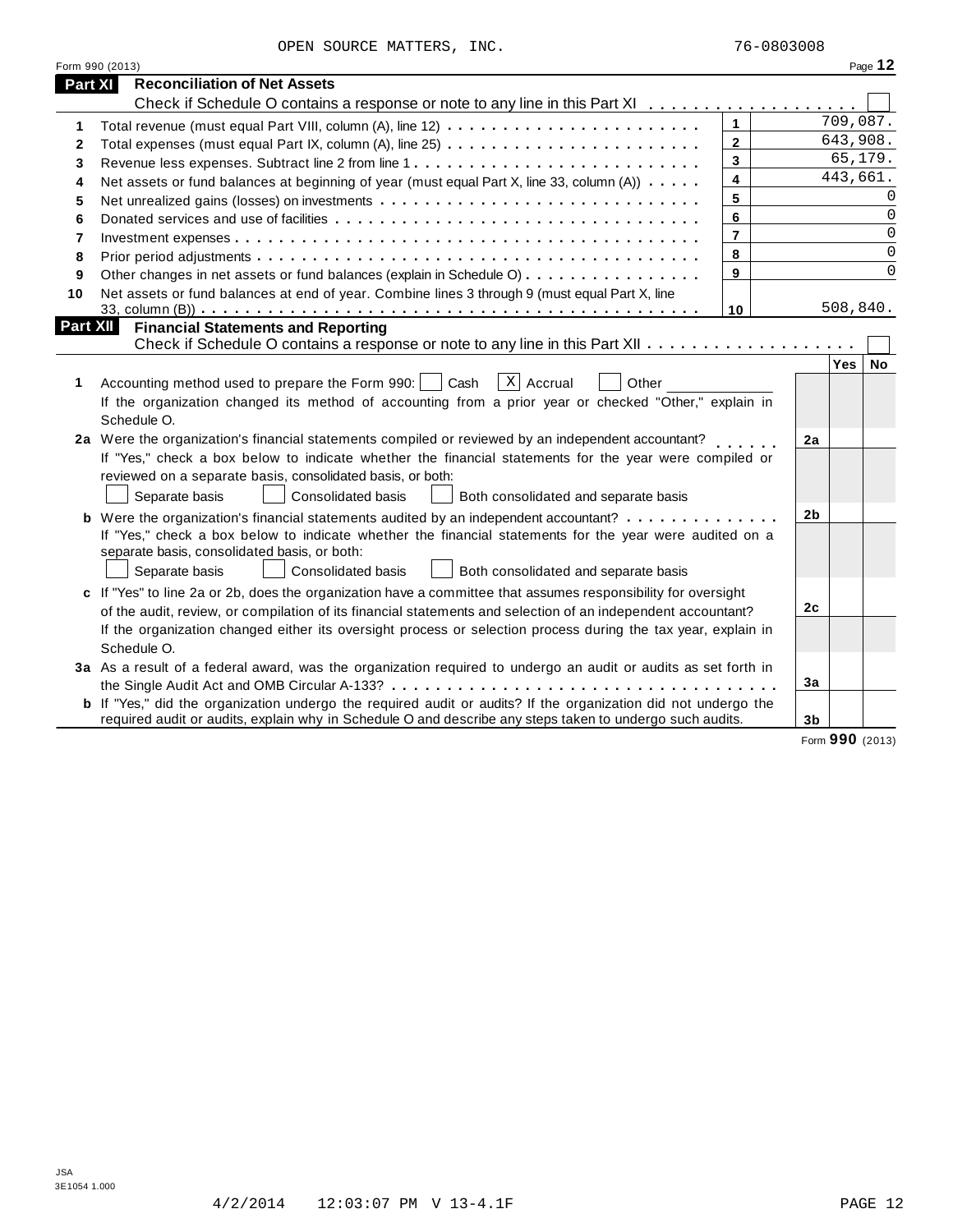PROJECT. OPEN SOURCE MATTERS, INC PROVIDES RESOURCES FOR TRAVEL

CONFERENCES, LEGAL AND PROFESSIONAL SUPPORT.

FORM 990, PART VIII - INVESTMENT INCOME

FORM 990, PART III, LINE 1 - ORGANIZATION'S MISSION

SUPPORT JOOMLA! OPEN SOURCE CONTENT MANAGEMENT SYSTEM.

JOOLMLA! IS AN OPENSOURCE WEB BASED CONTENT MANAGEMENT SYSTEM WHICH

COMPRISED OF VOLUNTEERS WHO HELP IN DETERMINING THE DIRECTION OF THE

IS FREE AND AVAILABLE TO ANYONE. THE CORE TEAM OF JOOMLA! IS

|                 | TOTAL   | RELATED OR     | UNRELATED     | <b>EXCLUDED</b> |
|-----------------|---------|----------------|---------------|-----------------|
| DESCRIPTION     | REVENUE | EXEMPT REVENUE | BUSINESS REV. | REVENUE         |
| INTEREST INCOME | 687.    |                | 687.          |                 |
| TOTALS          | 687.    |                | 687.          |                 |
|                 |         |                |               |                 |
|                 |         |                | 2 TTACUMENT 2 |                 |

#### FORM 990, PART X - PREPAID EXPENSES AND DEFERRED CHARGES DESCRIPTION

PREPAID EXPENSES

TOTALS

#### 4/2/2014 12:03:07 PM V 13-4.1F PAGE 18

### <span id="page-14-0"></span>**SCHEDULE O** Supplemental Information to Form 990 or 990-EZ  $\frac{100\text{dB No. }1545-0047}{\text{O}}$

**Complete to provide information for responses to specific questions on Form 990 or 990-EZ or to provide any additional information.** Fraction of the Proposes to specific questions on<br>
10-EZ or to provide any additional information.<br>
Attach to Form 990 or 990-EZ.<br>
Attach to Form 990 or 990-EZ. Department of the Treasury<br>Internal Revenue Service **Internal Revenue Service Concrete Concrete Concrete Participal Point Concrete Particip**<br> **Internal Revenue Service Concrete Participal Point Concrete Participal Point Co** 

**Open to Public Inspection**

**(Form 990 or 990-EZ)**

Name of the organization **intervalse of the organization intervalse of the organization intervalse of the organization intervalse of the organization intervalse of the organization intervalse of the organization** 

OPEN SOURCE MATTERS, INC. THE SOURCE OPEN SOURCE MATTERS, INC.

ATTACHMENT 1

ATTACHMENT 2

(A)  $(B)$  (C)  $(D)$ 

<u>ATTACHMENT</u>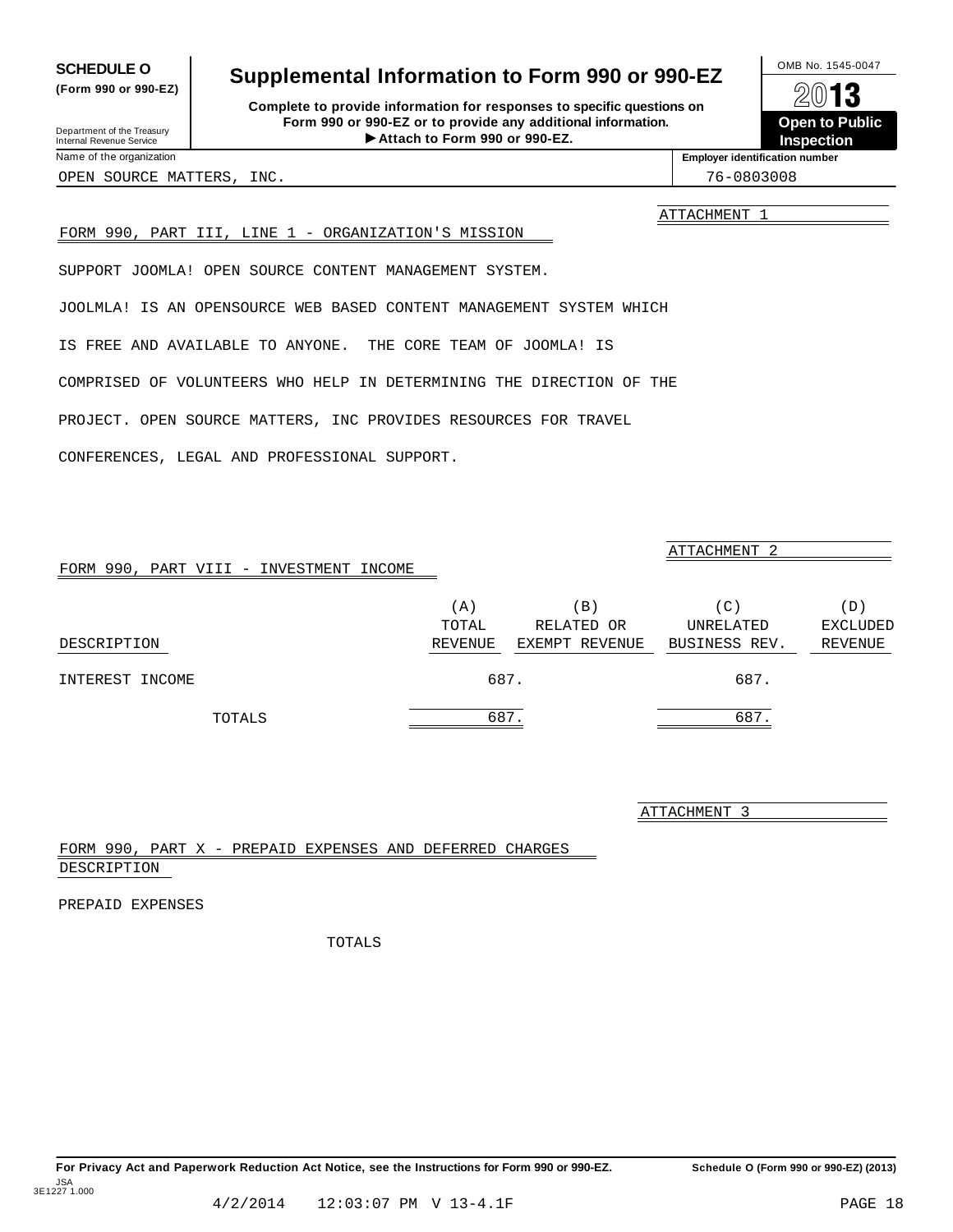<span id="page-15-0"></span>

| <b>Description of Property</b> |                              |                                |                |                                   |                           |                           | ATTACHMENT 4 |                                                                                         |      |      |                        |   |                                |                              |
|--------------------------------|------------------------------|--------------------------------|----------------|-----------------------------------|---------------------------|---------------------------|--------------|-----------------------------------------------------------------------------------------|------|------|------------------------|---|--------------------------------|------------------------------|
| <b>DEPRECIATION</b>            |                              |                                |                |                                   |                           |                           |              |                                                                                         |      |      |                        |   |                                |                              |
| Asset description              | Date<br>placed in<br>service | Unadjusted<br>Cost<br>or basis | Bus.<br>$\%$   | 179 exp.<br>reduction<br>in basis | <b>Basis</b><br>Reduction | Basis for<br>depreciation |              | Beginning Ending<br>Accumulated Accumulated Me-<br>depreciation depreciation thod Conv. |      | Life | ACRS MA<br>class class |   | Current-year<br>179<br>expense | Current-year<br>depreciation |
| COMPUTER HARDWARE              | 12/07/2007                   |                                | 7,422. 100.000 |                                   |                           | 7,422.                    | 7,236.       | 7,236. 200DB                                                                            | MQ   |      |                        | 5 |                                |                              |
|                                |                              |                                |                |                                   |                           |                           |              |                                                                                         |      |      |                        |   |                                |                              |
|                                |                              |                                |                |                                   |                           |                           |              |                                                                                         |      |      |                        |   |                                |                              |
|                                |                              |                                |                |                                   |                           |                           |              |                                                                                         |      |      |                        |   |                                |                              |
|                                |                              |                                |                |                                   |                           |                           |              |                                                                                         |      |      |                        |   |                                |                              |
|                                |                              |                                |                |                                   |                           |                           |              |                                                                                         |      |      |                        |   |                                |                              |
|                                |                              |                                |                |                                   |                           |                           |              |                                                                                         |      |      |                        |   |                                |                              |
|                                |                              |                                |                |                                   |                           |                           |              |                                                                                         |      |      |                        |   |                                |                              |
|                                |                              |                                |                |                                   |                           |                           |              |                                                                                         |      |      |                        |   |                                |                              |
|                                |                              |                                |                |                                   |                           |                           |              |                                                                                         |      |      |                        |   |                                |                              |
|                                |                              |                                |                |                                   |                           |                           |              |                                                                                         |      |      |                        |   |                                |                              |
|                                |                              |                                |                |                                   |                           |                           |              |                                                                                         |      |      |                        |   |                                |                              |
|                                |                              |                                |                |                                   |                           |                           |              |                                                                                         |      |      |                        |   |                                |                              |
|                                |                              |                                |                |                                   |                           |                           |              |                                                                                         |      |      |                        |   |                                |                              |
|                                |                              |                                |                |                                   |                           |                           |              |                                                                                         |      |      |                        |   |                                |                              |
|                                |                              |                                |                |                                   |                           |                           |              |                                                                                         |      |      |                        |   |                                |                              |
|                                |                              |                                |                |                                   |                           |                           |              |                                                                                         |      |      |                        |   |                                |                              |
|                                |                              |                                |                |                                   |                           |                           |              |                                                                                         |      |      |                        |   |                                |                              |
|                                |                              |                                |                |                                   |                           |                           |              |                                                                                         |      |      |                        |   |                                |                              |
|                                |                              |                                |                |                                   |                           |                           |              |                                                                                         |      |      |                        |   |                                |                              |
| Less: Retired Assets           |                              |                                |                |                                   |                           |                           |              |                                                                                         |      |      |                        |   |                                |                              |
| Subtotals                      |                              | 7,422.                         |                |                                   |                           | 7,422.                    | 7,236.       | 7,236.                                                                                  |      |      |                        |   |                                |                              |
| <b>Listed Property</b>         |                              |                                |                |                                   |                           |                           |              |                                                                                         |      |      |                        |   |                                |                              |
|                                |                              |                                |                |                                   |                           |                           |              |                                                                                         |      |      |                        |   |                                |                              |
|                                |                              |                                |                |                                   |                           |                           |              |                                                                                         |      |      |                        |   |                                |                              |
|                                |                              |                                |                |                                   |                           |                           |              |                                                                                         |      |      |                        |   |                                |                              |
|                                |                              |                                |                |                                   |                           |                           |              |                                                                                         |      |      |                        |   |                                |                              |
| Less: Retired Assets           |                              |                                |                |                                   |                           |                           |              |                                                                                         |      |      |                        |   |                                |                              |
| Subtotals                      |                              |                                |                |                                   |                           |                           |              |                                                                                         |      |      |                        |   |                                |                              |
| <u>TOTALS.</u>                 |                              | 7,422.                         |                |                                   |                           | 7,422.                    | 7,236.       | 7,236.                                                                                  |      |      |                        |   |                                |                              |
| <b>AMORTIZATION</b>            |                              |                                |                |                                   |                           |                           |              |                                                                                         |      |      |                        |   |                                |                              |
|                                | Date<br>placed in            | Cost<br>or                     |                |                                   |                           |                           |              | Accumulated Accumulated                                                                 |      |      |                        |   |                                | Current-year                 |
| Asset description              | service                      | basis                          |                |                                   |                           |                           |              | amortization   amortization   Code                                                      | Life |      |                        |   |                                | amortization                 |
|                                |                              |                                |                |                                   |                           |                           |              |                                                                                         |      |      |                        |   |                                |                              |
|                                |                              |                                |                |                                   |                           |                           |              |                                                                                         |      |      |                        |   |                                |                              |
|                                |                              |                                |                |                                   |                           |                           |              |                                                                                         |      |      |                        |   |                                |                              |
|                                |                              |                                |                |                                   |                           |                           |              |                                                                                         |      |      |                        |   |                                |                              |
|                                |                              |                                |                |                                   |                           |                           |              |                                                                                         |      |      |                        |   |                                |                              |
| <u>  TOTALS.</u>               |                              |                                |                |                                   |                           |                           |              |                                                                                         |      |      |                        |   |                                |                              |
| *Assets Retired                |                              |                                |                |                                   |                           |                           |              |                                                                                         |      |      |                        |   |                                |                              |
| <b>JSA</b><br>3X9024 1.000     |                              |                                |                |                                   |                           |                           |              |                                                                                         |      |      |                        |   | ATTACHMENT 4                   |                              |

**2013**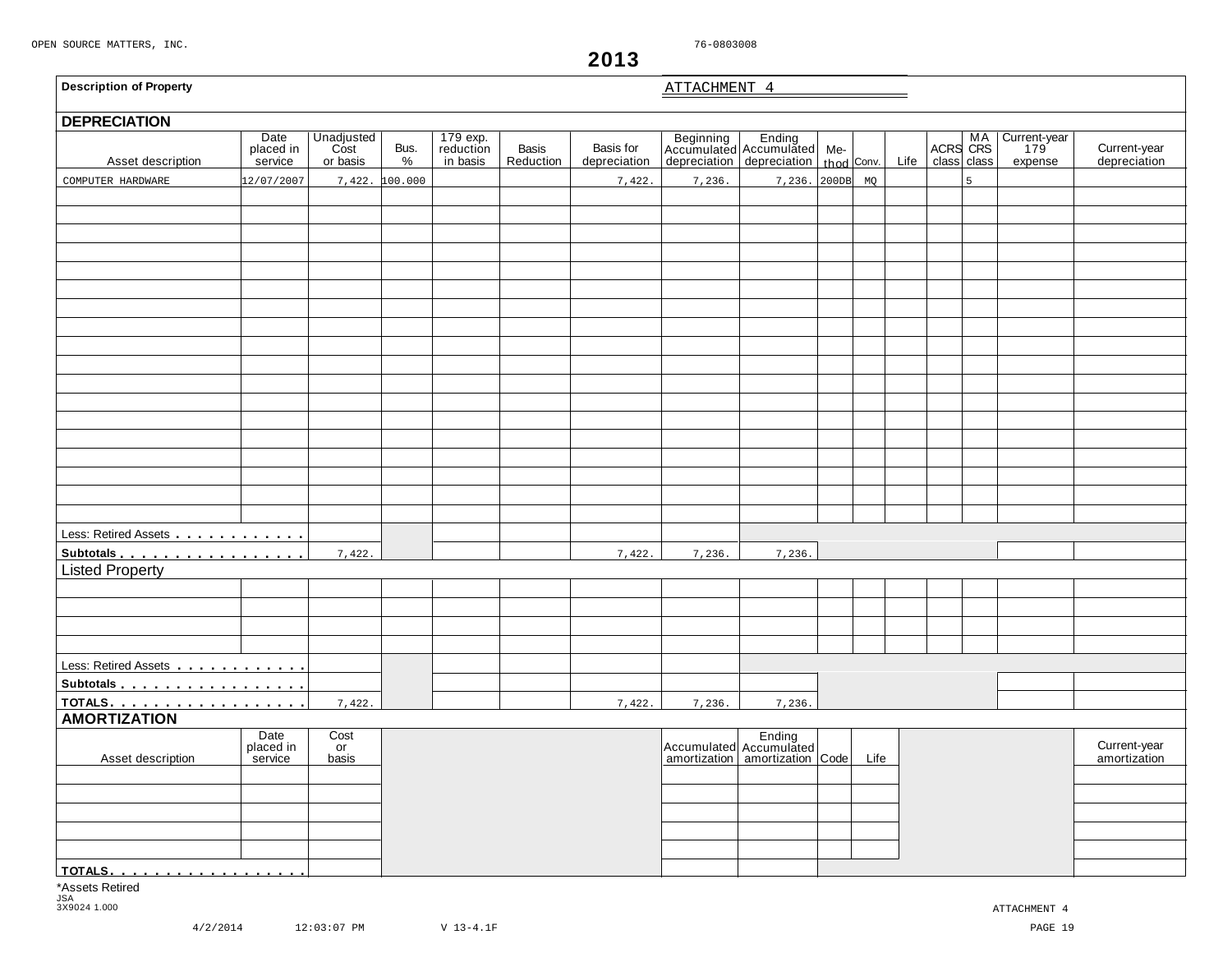# **DEPRECIATION** Asset description Date Unadjusted Bus. 179 exp. Basis Basis for Beginning Ending Me- MA Current-year placed in Cost Bus. reduction Basis Basis for Accumulated Accumulated Me- MA Current-year placed in Cost Bus. reduction B Less: Retired Assets **manual** m m m m m m m m m m **Subtotals material manufacturers**<br>Listed Property Less: Retired Assets m m m m m m m m m m m m Subtotals means and means many more more many more many more many more many  $\mathbf{S}$ **TOTALS** m m m m m m m m m m m m m m m m m m **AMORTIZATION** and Date Cost Date Cost Ending Ending<br>
Placed in or placed in the current-year late of Accumulated Accumulated Accumulated Life amortization amortization<br>
Asset description service basis amortization amortization amortizat **TOTALS** m m m m m m m m m m m m m m m m m m \*Assets Retired COMPUTER HARDWARE  $\begin{bmatrix} 12/07/2007 & 7,422 & 100.000 \end{bmatrix}$  7,422.  $\begin{bmatrix} 7,422 & 7,236. \end{bmatrix}$  7,236. 200DB MQ 7,422. 7,422. 7,422. 7,4236. 7,236. 7,422. 7,422. 7,422. 7,423. 7,236. 7,236.

JSA 3X9024 1.000